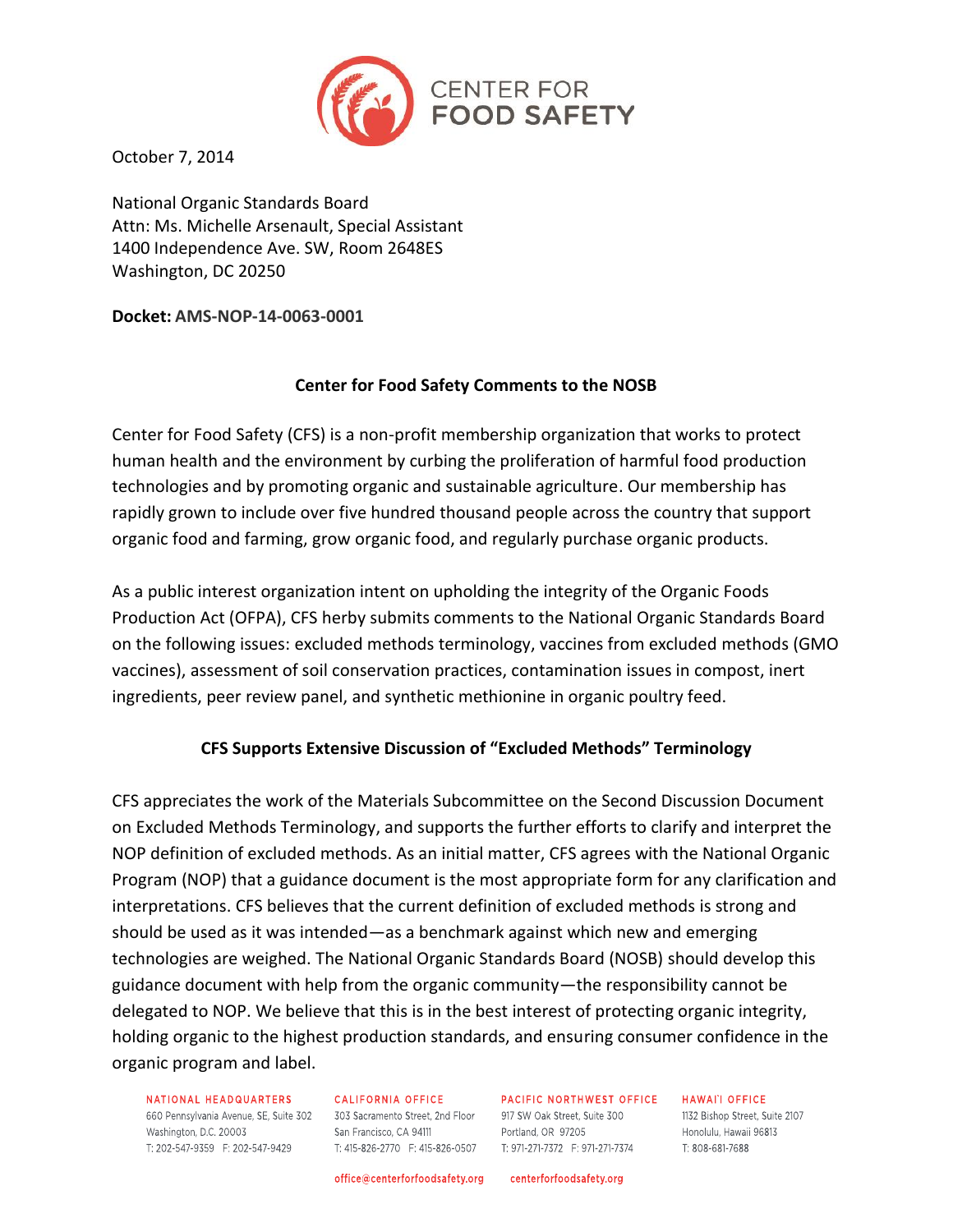### *The Cartegena Protocol Definition is a Good Place to Start*

In past comments, CFS suggested the Cartagena Protocol definition would be a good starting place for the guidance document. CFS still supports the use of the Cartagena Protocol definition as an appropriate jumping off point for guidance, but we do not believe NOSB can use this definition to replace the current definition. Nor is it a perfect model.

The Cartegena Protocol states that "[a] living modified organism is defined as any living organism that has a combination of genetic material obtained through the use of modern biotechnology, namely: (i) in vitro nucleic acid techniques, including recombinant DNA and direct injection of nucleic acid into cells or organelles, or (ii) fusion of cells beyond the taxonomic family that overcomes natural, physiological reproductive or recombination barriers, and that are not techniques used in conventional breeding and selection. $1^{1}$ 

The definition splits modern biotechnology in two parts. CFS believes that Part (i) is a good definition of genetic engineering (GE). All known methods, both old and new, that involve *in vitro* nucleic acid techniques can be defined as genetic engineering, whether or not they result in recombinant DNA. For example, manipulated nucleic acids could be genes from other species that are altered and recombined with regulatory sequences from different species to form recombinant nucleic acids, and then are inserted into targeted organisms to make new proteins—the most common type of genetic engineering in currently commercialized crops. Or they could be genes from the same species similarly engineered and reinserted, as in cisgenics. The definition would also cover the use of synthetic nucleic acids designed to silence genes when inserted into organisms, or when injected into organisms to transiently change gene expression. Such nucleic acids are not necessarily "recombinant" in that they do not always involve the mixing of fragments of genetic material from different sources, but they are designed and manipulated by scientists in a lab, outside of the context of organisms (*in vitro*), so involve "*in vitro* nucleic acid techniques." Importantly, none of the traditional breeding methods involve *in vitro* nucleic acid techniques.

Part (ii) of the Cartegena Protocol, in contrast, illustrates the complexity involved in developing clear definitions of genetic engineering. Part (ii) has to do with transgressing species boundaries via cell culture techniques. There are inconsistencies, however, in how "fusion of cells beyond the taxonomic family" is considered among various current, working definitions of GE. As such, it is a good example of the need for further discussion of excluded methods.

l

 $^{1}$  Convention on Biological Diversity. 2013. The Cartagena Protocol on Biosafety. Available at: [http://bch.cbd.int/protocol.](http://bch.cbd.int/protocol)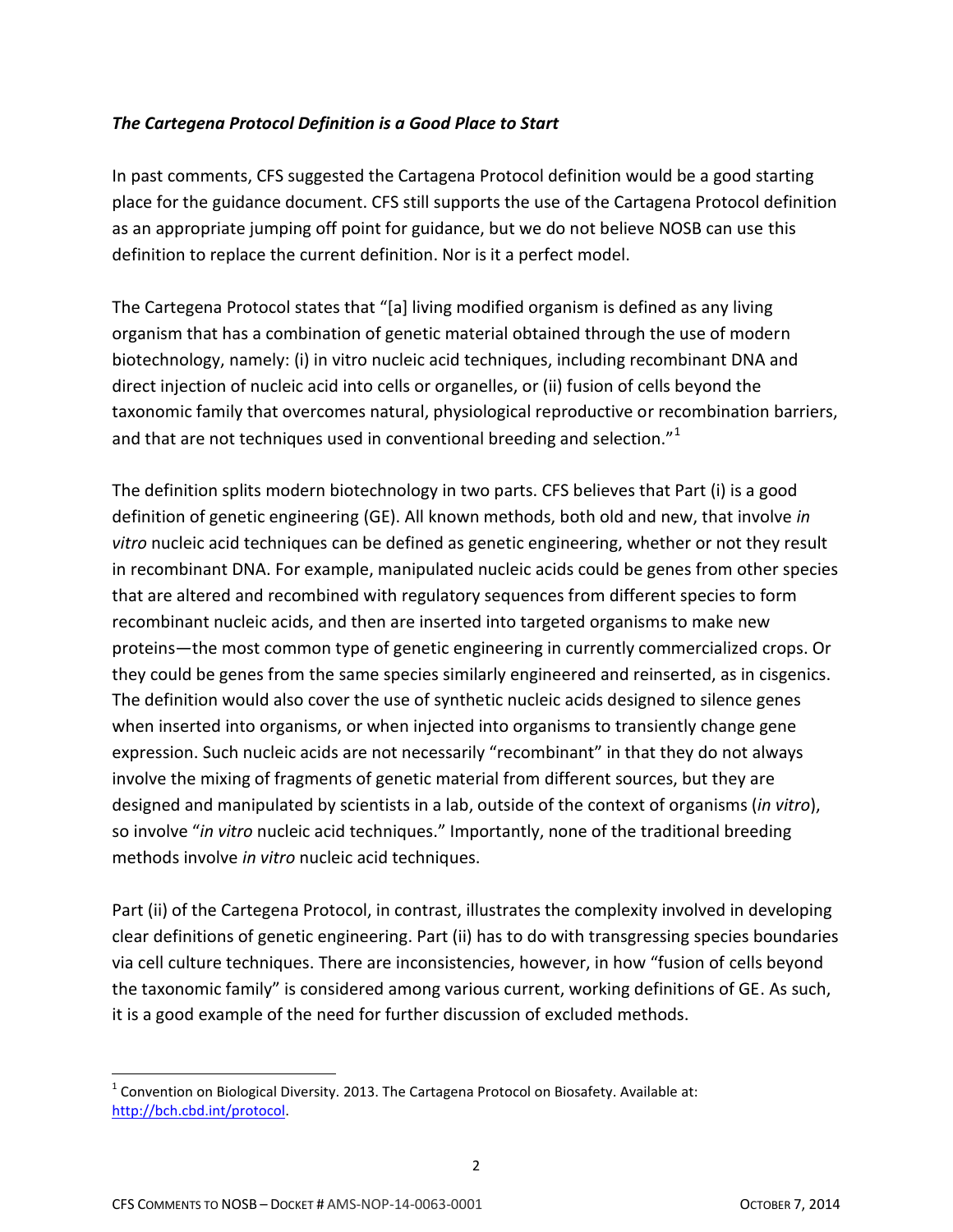In plants, cell walls must be removed in order for fusion to occur; such "naked" cells are called protoplasts. Protoplast fusion is a modern technique that is done in culture in a lab, outside of the context of the organism. It can be used to transfer genetically engineered nucleic acids into a cell, and thus to facilitate genetic engineering. However, it is usually used to transfer unaltered chromosomes carrying disease resistance genes, male sterility genes, and other desired traits from one organism to another without manipulating the nucleic acids *in vitro*. Fusion of cells is most often used when transfer of the traits by crossing is difficult or impossible, either because the parents are not closely enough related to cross easily or at all, or when the traits are found in organelles that don't transfer in the desired crosses. It has been used widely to facilitate hybrid production in Brassicas by transferring male sterility from one species to another, for example.

Protoplast fusion, therefore, is a laboratory method that usually results in a product (organism with specific gene combinations) that is difficult or impossible to obtain through normal reproductive processes. As it may result in the combination of genetic material from species that cannot naturally mate, cell fusion is one example of a new breeding technique that, whether or not it falls under a specific definition of "genetic engineering," may nonetheless be objectionable in an organic context. Discussions of excluded methods, while inclusive of GE, must not be limited to a GE versus non-GE dichotomy. Some modern breeding techniques are not "natural" and there may be philosophical reasons to avoid them, such as respecting the integrity of the organism, or not wanting to promote hybrid seeds, but they are on a continuum with other modern breeding techniques, and may or may not pose novel risks. In order to delineate a clear understanding of those techniques that are acceptable in organic production and those that are not, the organic community must agree upon what exactly it is about a method or technique that is objectionable in the organic context. CFS suggests that NOSB pose this question in the next discussion.

#### *CFS Supports a Process-Based Approach, In Accordance with OFPA*

CFS also agrees that NOSB should continue with a process-based evaluation of the terms and techniques to determine whether they are the result of excluded methods—not just genetic engineering—or techniques that are objectionable to the organic community. NOSB should define and analyze these terms in the guidance document itself. The guidance must encompass numerous examples to define the extent and boundaries of the excluded methods term. It should focus on processes rather than product as intended by the National Organic Rule.

Using a process-based approach is important because many of the new and novel breeding methods, such as gene editing, involve introducing specific, engineered nucleic acids into plants

3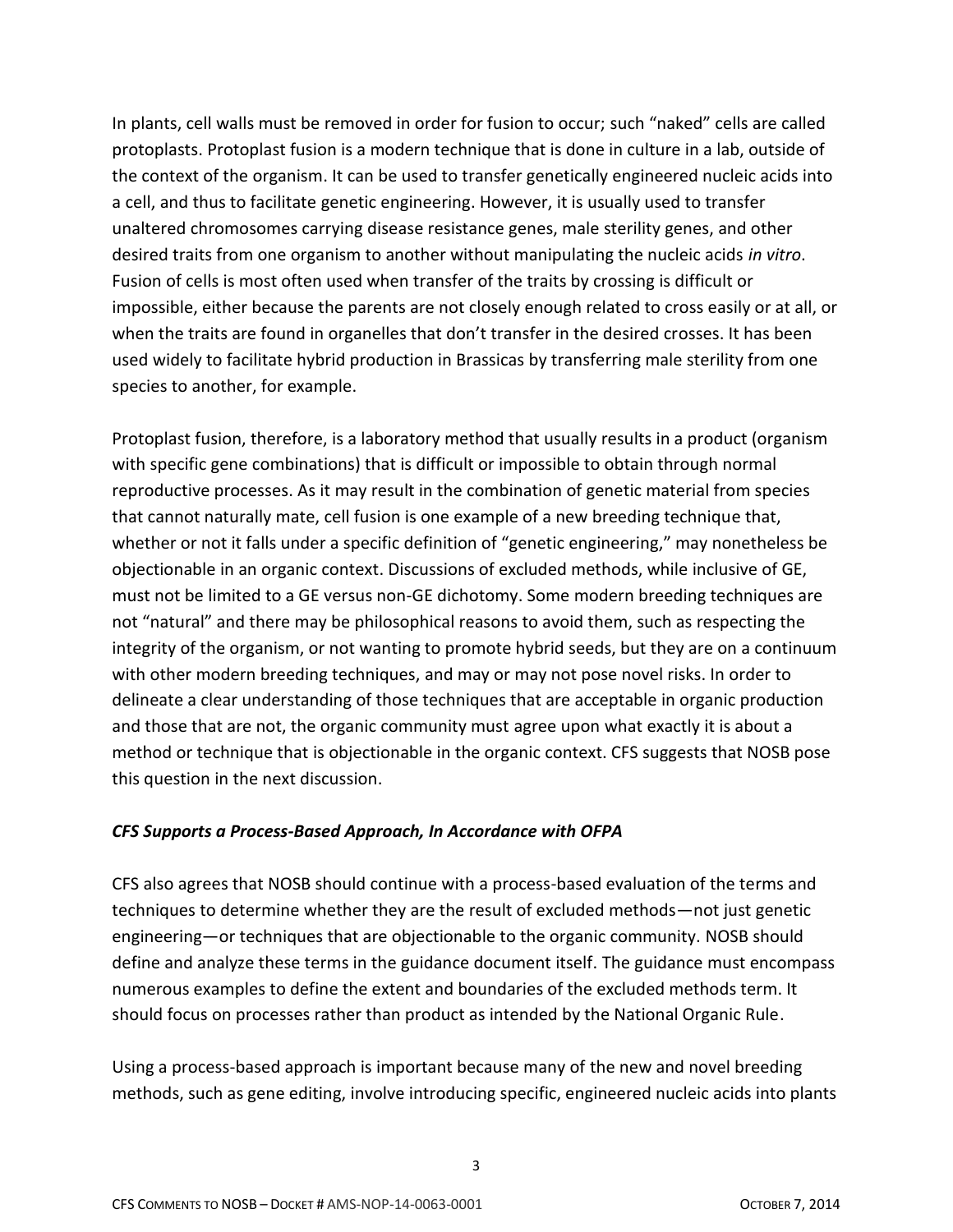in order to cause specific mutations in plant genes, but the engineered nucleic acids are digested in the plant cells without ever being stably incorporated into plant DNA. They do their work and then disappear, leaving behind a mutation that could have happened naturally but did not. If the process of GE is excluded, these plants would be excluded. A product-based definition would rely on the presence of manipulated materials in the organism at the end of the process, such as recombinant DNA incorporated into the genome, and thus some organisms derived from new methods of genetic engineering may be defined as not genetically engineered.

An example of this key difference is the use of genetic engineering to speed up breeding of plum trees, as in the FastTrack plum example in the discussion paper. The trees are engineered with genes from another species to make them flower faster for breeding, and then when a desired tree is found after crossing, the original fast flowering gene is bred out, so there are no longer any engineered genes in the trees. In a process-based rule, the resulting trees would be excluded because they were produced using recombinant DNA methods. In a product-based rule, they would be allowed because they do not themselves contain recombinant DNA anymore. Process-based rules are broader and capture more techniques.

Whether or not these techniques should be prohibited in organic production is a question for the organic community. CFS suggests that NOSB start from a process-based place to capture as many of the new technologies as possible. This will allow the community to determine whether or not certain techniques are objectionable. If we follow a product-based rule, many techniques will never be discussed, techniques that could impact the integrity of the organic label. NOSB must allow the community to weigh in on how well these new methods actually work and if there are unintended consequences that are novel and not found with traditional breeding.

# *The Discussion Document Is Evidence That More Discussion Is Necessary*

CFS also points out that the discussion document itself contains errors, increasing the need for thorough discussion and research among members of the organic community. For example, in the section entitled "Terms not in the prior Discussion" there are factual errors in the definitions and descriptions. Notably, Marker Assisted Selection is confused with use of selectable markers:

Marker Assisted Selection (MAS) – a process whereby a marker is used for indirect selection of a genetic trait. Markers are usually DNA but they can be morphological (such as seed color) or biochemical (specific enzymes). Very commonly in use is the antibiotic resistance marker so that any population can be exposed to antibiotics and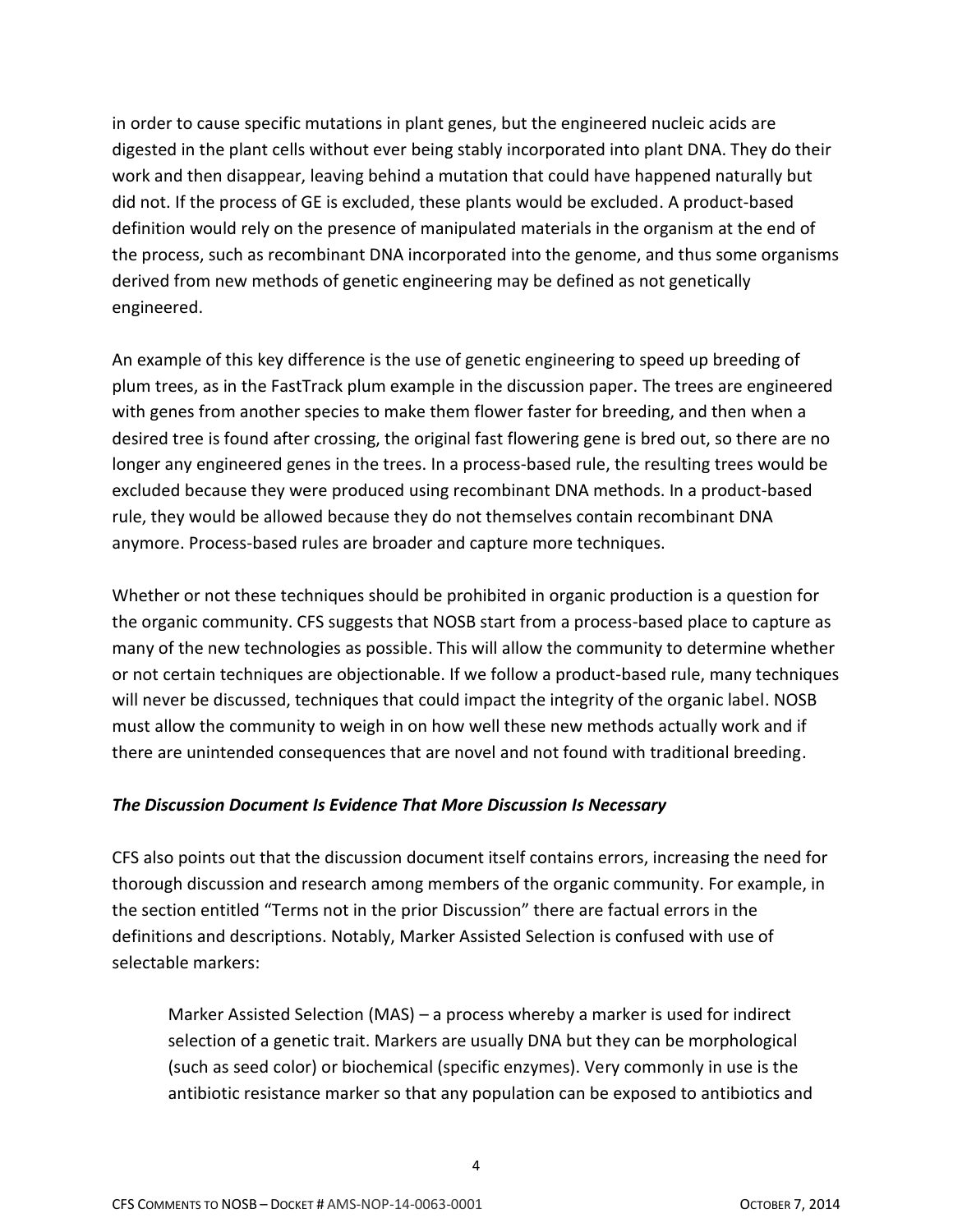the organisms that survive have the marker. This technique may not necessarily be considered genetic engineering in itself, but can be used in conjunction with other transgenic techniques or involve inserting recombinant markers.<sup>2</sup>

In MAS, no genes are added to plants. Instead, unique gene sequences or visible traits naturally occurring next to genes of interest in the plant are identified, and then progeny of crosses are screened for these unique sequences or traits—"markers" of the gene of interest because they lie close to it—without having to grow the plants to maturity in a field and look for the characteristic itself (drought tolerance, for example). Recombinant DNA is used in the testing but is not inserted into the plant at any time in the process. Rather, GE materials are used as they would be in other kinds of genetic testing, to examine a sample from the organism rather than to change the organism.

In contrast, the use of selectable markers in genetic engineering does involve putting those marker genes into the plants. Usually, an antibiotic resistance gene or an herbicide resistance gene is placed close to the gene being engineered into the plant—close to the Bt gene, for example. Any cell that expresses the resistance gene is also likely to contain the Bt gene. So the researcher uses the antibiotic or herbicide to kill the cells that do not have the resistance gene, leaving just the few that do, and those few are also very likely to have Bt. This selectable marker is thus a clear example of genetic engineering, having been added to the plant specifically to help detect the gene of interest, whereas in MAS the markers are already present next to the genes of interest and are merely being detected.

Visible rather than selectable markers are commonly engineered into genetically engineered crops and animals, also, such as proteins that fluoresce, giving cells that have taken up the recombinant DNA a special glow. These also are clearly examples of genetic engineering.

# *Terms that the Materials/GMO Subcommittee Should Add to the Discussion*

The subcommittee has requested that the community suggest terms and methods to add to the discussion. Upon review of the discussion document, CFS believes that there are many terms and methods that are not currently listed in Appendix 1 or otherwise mentioned in the discussion document. However, CFS and the organic community need more time to generate a complete list of terms for the Materials/ GMO Subcommittee to review. Biotechnology companies have individual "platforms" for engineering, each with distinctions. The information is publicly available, but not easily accessible. It will require a review of individual patents. Therefore, CFS requests additional time to collect this information.

 $^2$  NOSB, Second Discussion Document on Excluded Methods Terminology, 22 August 2014.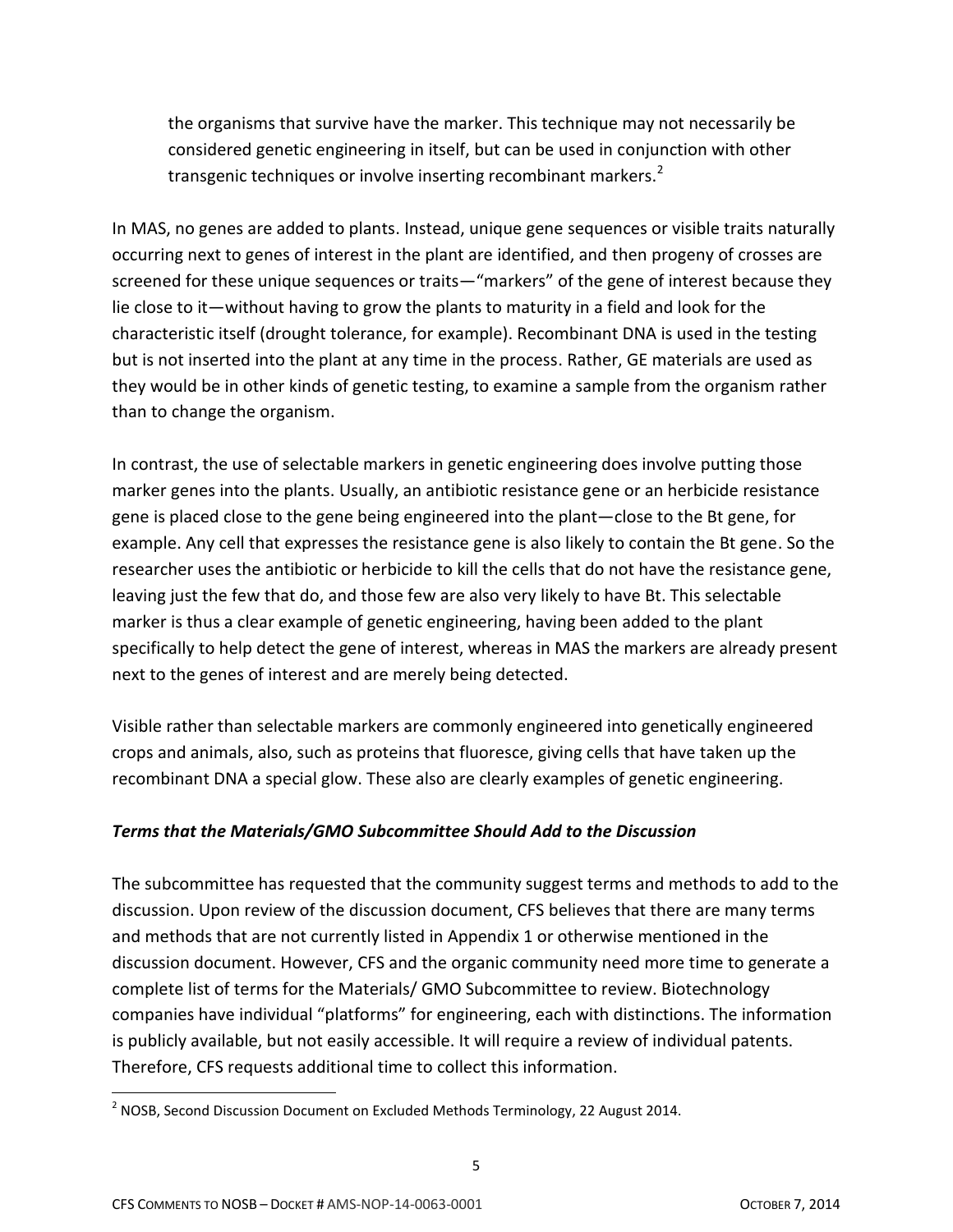CFS notes that Appendix 1 does not include the terms listed on pages 4 to 5 of the discussion document. These terms are various new biotech methods that NOSB should consider and add to Appendix 1. In addition to those terms, NOSB should review two new methods for editing genes: CRISPR and TALEN.<sup>3</sup> NOSB should review these methods alongside Targeted Genetic Modification because they are all "gene editing" techniques that may have some similar concerns, but are unique enough to be considered separately.

### *Conclusion*

In conclusion, CFS believes that NOSB has only begun to scratch the surface of this discussion. Consequently, we believe that additional time is necessary to comment on this issue in the detail it deserves. We strongly recommend NOSB place this issue on the agenda for the spring 2015 meeting and announce its inclusion immediately such that the organic community has sufficient time to provide substantive comment. CFS also strongly recommends that the NOSB take precautionary action and adopt a moratorium on techniques that have yet to be evaluated until clarification is possible.

### **NOSB Must Not Defer the GMO Vaccines Issue to NOP**

Center for Food Safety does not support the use of GMO technologies in organic production systems because we believe that the novel and unproven technology is incompatible with organic principles and practices. GMO technology is explicitly identified as an excluded method in the NOP Organic Rule, a position we strongly support without any caveats. The rule defines excluded methods as "[a] variety of methods used to genetically modify organisms or influence their growth and development by means that are not possible under natural conditions or processes."<sup>4</sup> It is clear that GMO vaccines in livestock are prohibited in organic, unless reviewed individually under the National List based on essentiality, availability of alternatives, and impacts on the environment and human health.

The Technical Review (TR) for GMO vaccines, requested by the NOSB and completed in November 2011, demonstrates that non-GMO vaccines are available for virtually every known disease for which livestock vaccines are used.<sup>5</sup> In April 2012, the Livestock Committee stated

 $\overline{a}$ 

 $3$  Lin, Y et al. "CRISPR/Cas9 systems have off-target activity with insertions or deletions between target DNA and guide RNA sequences," *Nucleic Acids Research*, 16 May 2014; Gaj, T. et al. "ZFN, TALEN, and CRISPR/Cas-based methods for genome engineering," *Trends in Biotechnology,* 1073, 2013.

<sup>4</sup> 7 C.F.R. § 205.2

<sup>&</sup>lt;sup>5</sup> See Table 1 in Vaccines Made From Genetically Modified Organisms, Technical Evaluation Report compiled by ICF International for the USDA National Organic Program, 29 November 2011.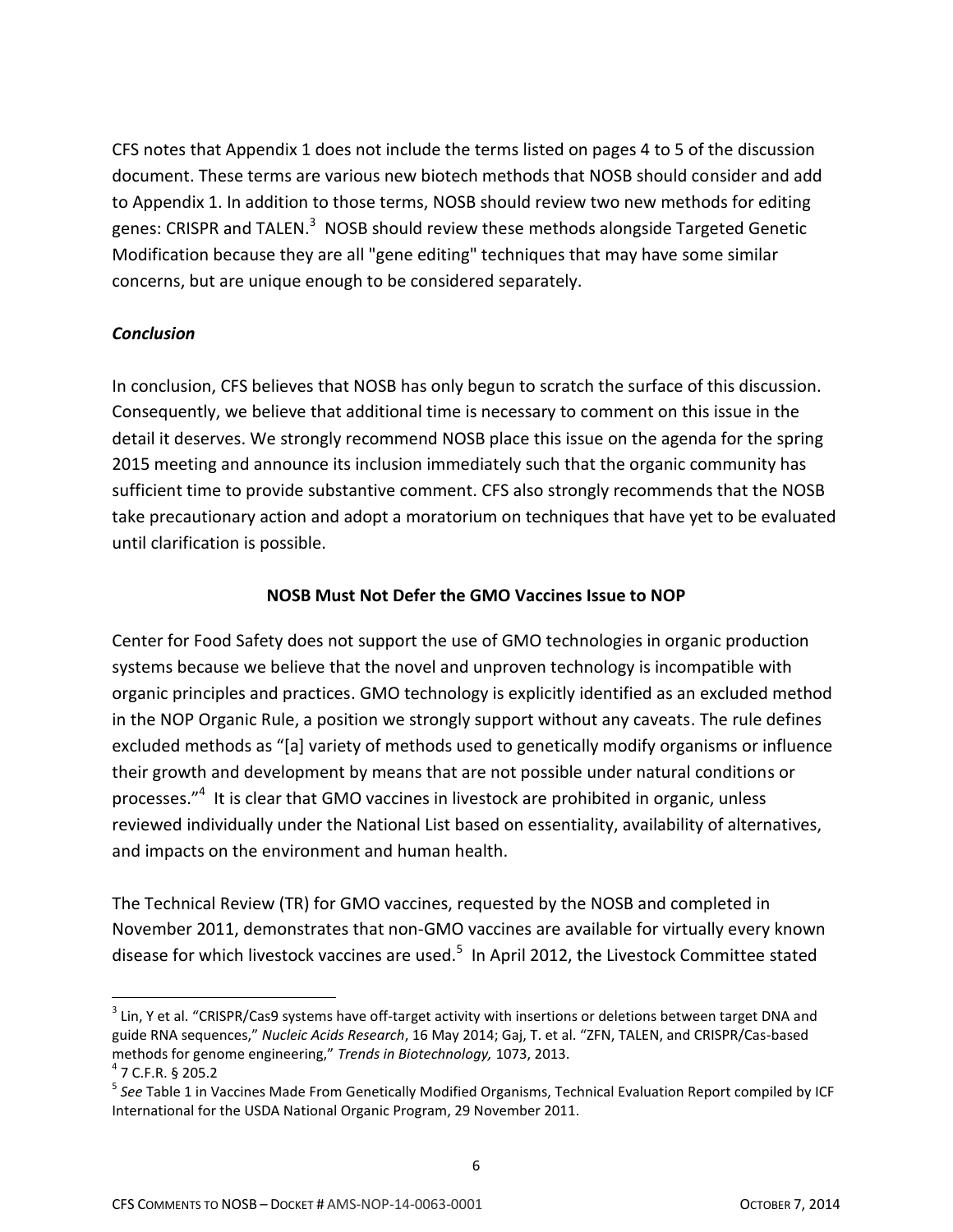clearly that of the approximately 73 registered animal vaccines, only 13 are GMO. Furthermore, only 2 vaccines, those for Bovine and Avian Salmonellosis, are available only as GMO.<sup>6</sup> Therefore, it cannot be argued that GMO vaccines are essential to organic livestock production as non-GMO vaccines are readily and even more commonly available.

The environmental and human health impacts of the use of any GMO vaccines in livestock have not been sufficiently investigated or reviewed. CFS' own focused literature search of veterinary medicine, animal science, and welfare journals uncovered scant information about the potential risks associated with using GMO vaccines. This is not because such risks do not exist but because of the lack of research performed and published to date. None of the studies reported results of direct animal field or laboratory experiments or slaughter examinations of animals injected with a GMO vaccine to assess the unique threats GMO vaccines may pose. As this dearth of data suggests, more research is sorely needed on GMO vaccines and drugs before any conclusive health, safety, and efficacy claims can be made.

The prohibition of GMO vaccines in organic production should extend to emergency eradication programs. CFS shares the real concern with our organic colleagues and the Livestock Committee about the potential lack of available non‐GMO vaccines to combat a severe disease outbreak, in the rare event that some type of "emergency" is declared by either the federal or state government. In April 2012, the Livestock Committee recommended changing the standards such that GMO vaccines would be allowed in a declared emergency, and producers could use GMO vaccines in such case without losing organic status of livestock. In October 2014, the NOSB continues to push for emergency exemption for GMO vaccines, under the presumption that GMO vaccines will be the USDA's preferred choice in emergency eradication programs.

We understand that when farmers lose livestock to a disease outbreak, they could lose a lot more than animals. The loss could translate into the complete elimination of decades of breeding by successive generations of livestock farmers, who have worked hard to breed their particular stock so that their herds or flocks are suited for the type of production system and region where their farm is located. Nonetheless, allowing producers to use an unlicensed GMO vaccine in organic livestock production will not necessarily protect this important genetic resource that is integral to the livelihood of farmers. Surely, USDA can develop a better solution, based upon sound science, which upholds the principle of organic integrity.

CFS agrees with NOSB that a comprehensive system of classifying available vaccines is needed in order to avoid the risk of producers accidentally or unintentionally using a prohibited technology. CFS appreciates the efforts of the Livestock Committee and Vaccines Working

<sup>6</sup> NOSB, Livestock Committee National List Proposal: Vaccines from Excluded Methods, 3 April 2012.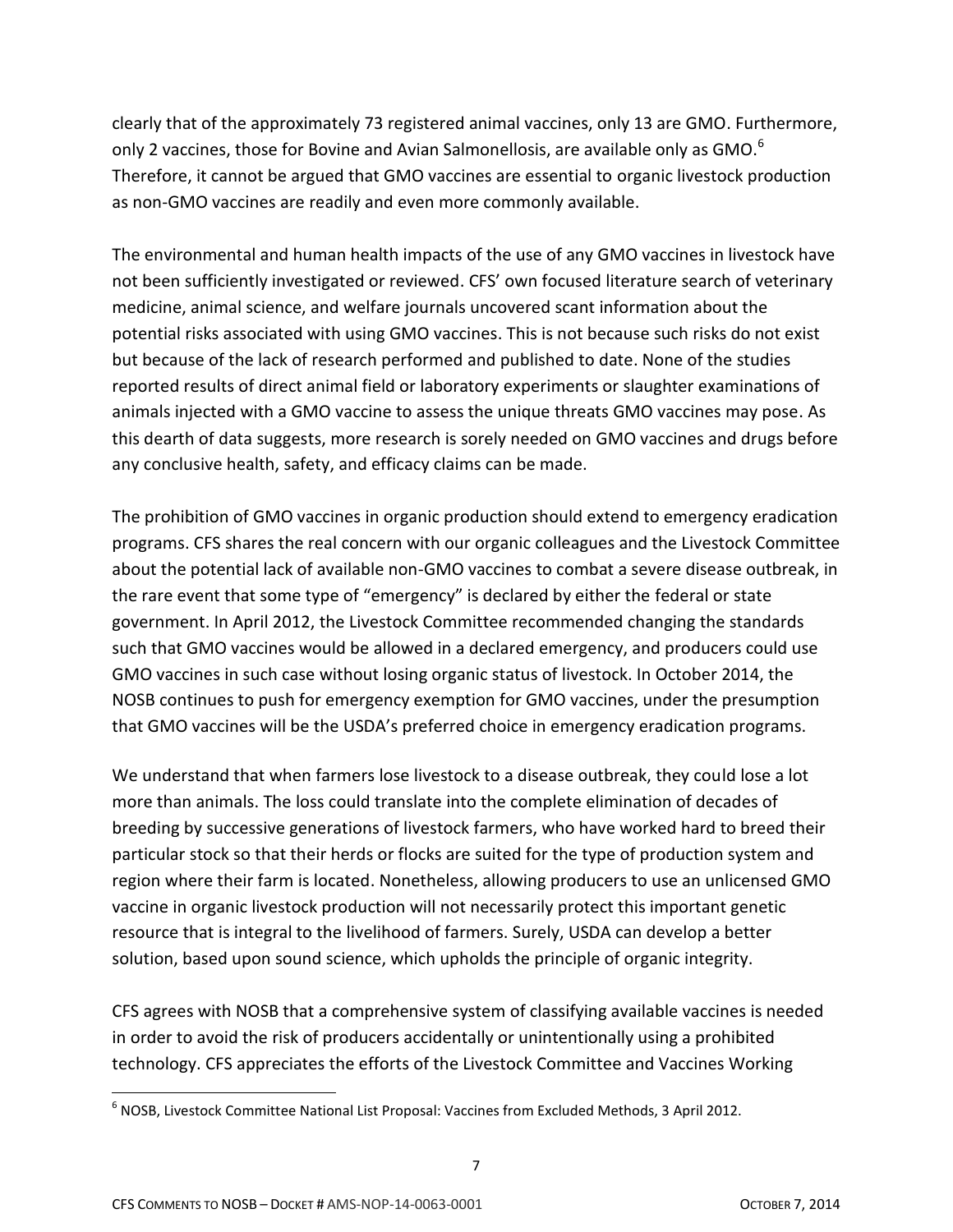Group to develop a satisfactory resolution to the problem of distinguishing vaccines made with and without excluded methods, and agree that current information is insufficient for NOSB to fully achieve this goal. The Vaccines Working Group outlined three criteria by which vaccines can be identified as made with or without excluded methods. It is encouraging to know that some terminology and product references already exist to indicate that vaccines have been made with certain genetic technologies that would be considered "excluded methods." It is clear, though, that some significant barriers to establishing sufficient labeling and/or product codes remain.

In order for any classification structures to be successful and beneficial to producers, NOP and NOSB must first address the issue of establishing a more precise definition of "excluded methods." CFS has provided comments regarding "excluded methods" and agrees that the issue must be a top priority for NOSB. In addition, the definition used by USDA's Animal Plant Health Inspection Service (APHIS)'s Center for Veterinary Biologics (CVB) for evaluating vaccines must align with the definition of "excluded methods", once finalized. Organic producers have more at stake regarding GMO contamination. Consumers seek out organic specifically to avoid GMOs, and all appropriate measures must be taken to ensure producers are able to uphold this expectation. Furthermore, methods of production cannot be considered the confidential property of vaccine manufacturers. Without transparency, any attempts to distinguish vaccines will be greatly constricted and ultimately meaningless.

# **Soil Conservation Practices Are Essential to Organic Systems; NRCS Metrics Are Not**

Center for Food Safety promotes policies that encourage best management practices in organic. Organic principles and the NOP Organic Rule require that producers "must maintain or improve the natural resources of the operation, including soil and water quality."<sup>7</sup> Soil conservation is not just a requirement for achieving organic certification, but also an outcome of organic's broader requirement for producers to conserve and promote biodiversity. If biodiversity conservation is emphasized, soil and water resources are likely conserved as a result.

As the Compliance, Accreditation, and Certification Subcommittee (CACS) states, the Food Security Act of 1985 (P.L. 99-198), with its Sodbuster, Swampbuster, and Highly Erodible Lands provisions, made conservation plans a prerequisite for participation in USDA programs for producers cultivating sensitive land—highly erodible, wetlands, and grassland. Farmers whose land(s) qualify under any of those three provisions, not just Highly Erodible Lands (HEL), are required to submit conservation plans in order to participate in and benefit from conservation

 $7$  7 C.F.R. § 205.200.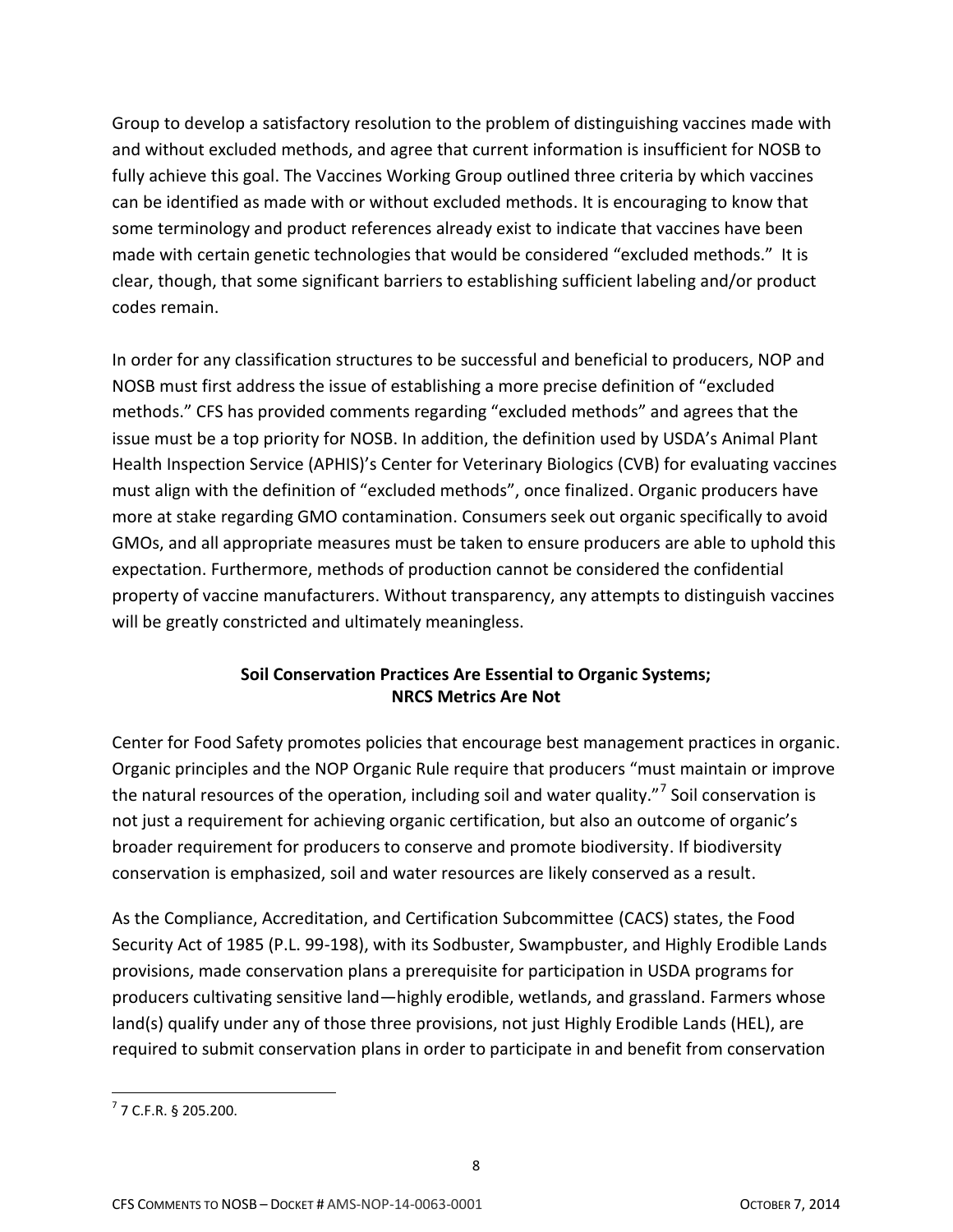programs. However, in contrast to conventional producers that are only required to design soil conservation plans for sensitive lands, all organic producers are already required to document their entire system in the Organic System Plan. CFS understands NOP's desire to ensure organic producers are taking appropriate measures, but questions the applicability of NRCS metrics to organic systems.

Developing specific training and tools for producers and certifiers to further the biodiversity conservation mandate of OFPA is an important opportunity to uphold organic's emphasis on continual improvement. These tools, however, must take into account the fact that soil building and conservation practices on organic farms occur in the larger, highly variable context of the entire organic system. NRCS metrics are not developed within a systems approach and therefore not necessarily relevant to organic systems. As organic is a holistic approach to agriculture, measures to ensure appropriate soil conservation must evaluate the entire picture rather than narrow metrics.

In the interest of meaningful dialogue, CFS also feels that it is important to reiterate that NOP must not incentivize the conversion of lands with high conservation value (HCV) to production acreage. HCV lands are habitats that have been classified as important due to their intrinsic environmental, biodiversity, or landscape values. It is imperative that producers are encouraged to continue managing these lands under conservation plans. Producers hoping to transition land to organic may recognize that pesticide-free HCV lands meet the NOP requirement that lands be free of pesticides for at least 3 years and can therefore transition the land to organic quickly. The NOP has an obligation to guarantee that producers have incentive to conserve not convert sensitive and/or HCV lands.

# **CFS Supports NOSB's Intention to Address Contamination of Compost**

CFS supports NOSB's intention to propose a process for addressing the contamination of compost inputs on organic farms. $^8$  Healthy compost, as well as the healthy soil it generates, is fundamental to organic production. However, organic farms are often contaminated with synthetic substances that arrive through compost materials; such contamination threatens to undermine the integrity of organic farming. Prompt action by NOSB is therefore necessary to address this significant issue.

# *Compost's integrity is fundamental to organic agriculture*

<sup>8</sup> *See* NOSB Crops Subcommittee, *Protecting Against Contamination in Farm Inputs* 1 (Aug. 19, 2014) (stating that this discussion document has the aim of "ultimately proposing a process for addressing contamination of inputs that may be brought onto the farm").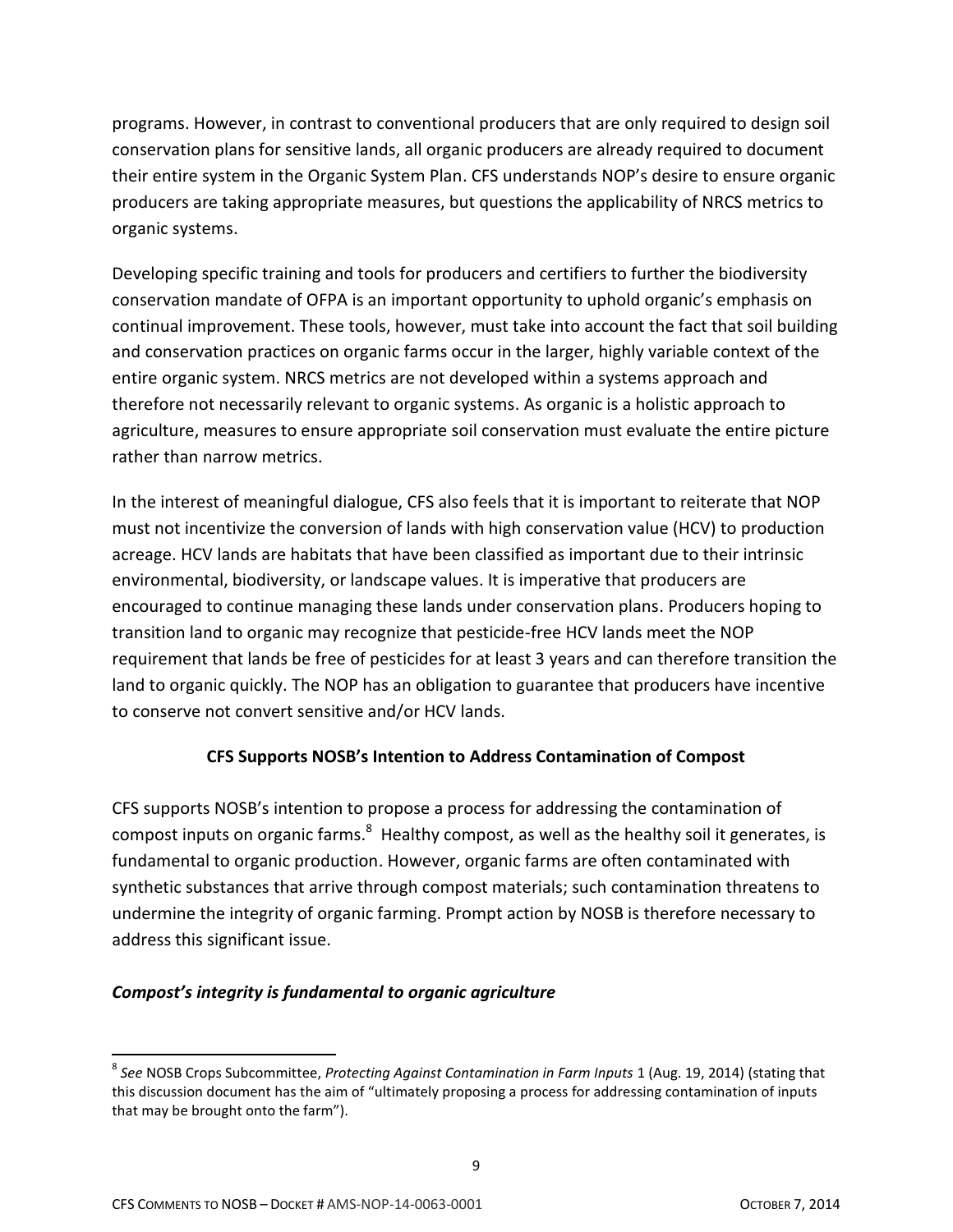Compost is vital to the success of organic farming, because it offers numerous benefits to farmers and the environment and also, down the road, to the consumer. In compost, organic material is broken down into a community of beneficial organisms, from bacteria and fungi to earthworms. This entire community is essential to plant health, improving crop yields and the nutritional content of foods.

Because composted soil hosts a diverse array of beneficial insects, bacteria, and other organisms, it ensures that plants receive the full spectrum of nutrients they need to thrive. For example, the bacteria in compost can make nutrients—including macronutrients such as nitrogen, phosphorous, and potassium, and micronutrients like manganese, copper, iron, and zinc—more available to plants by holding those nutrients tightly enough to keep them from washing out but loosely enough that plants can take them up. In other words, compost brings life into soil, which supports healthy plant growth. By fostering healthy soil, compost also increases yields.

In addition, compost and composting directly benefit the environment. Soils treated with compost retain significantly more moisture and also resist compaction, which in turn reduces erosion and the amount of water organic farmers need to give to their crops. Compost also encourages healthier plant root systems, which decrease runoff. Further, research has shown that, on average, soil treated with compost produces plants with fewer pests, reducing the need for pest control. Composting reduces the vegetable matter in landfills, minimizing pollution—such as methane, an ozone depleting gas that is twenty one times more potent than carbon dioxide—that landfills create.

#### *Presumption of limited synthetics under OFPA*

In its report on OFPA, the Senate confirmed that "[m]ost consumers believe that absolutely no synthetic substances are used in organic production."<sup>9</sup> According to that report, this expectation is the "basic tenet of OFPA."<sup>10</sup> Consistent with Congress's intent, the NOP allows synthetics only under certain very limited circumstances, including where synthetics arrive in organic production as a result of "unavoidable residual environmental contamination."<sup>11</sup> OFPA regulations otherwise specifically prohibit the use of compost that contains synthetic substances that are not on the National List of Approved and Prohibited Substances.<sup>12</sup>

 $\overline{a}$ <sup>9</sup> Comm. on Agric., Nutrition, & Forestry, U.S. Senate, S. Rep. No. 101-357, 300 (1990) (report for OFPA). <sup>10</sup> *Id.*

 $11$  7 U.S.C. § 6511(c).

<sup>&</sup>lt;sup>12</sup> 7 C.F.R. § 205.203(e)(1) (producers "must not use," among other things, "[a]ny fertilizer or composted plant and animal material that contains a synthetic substance not included on the National List of synthetic substances allowed for use in organic crop production").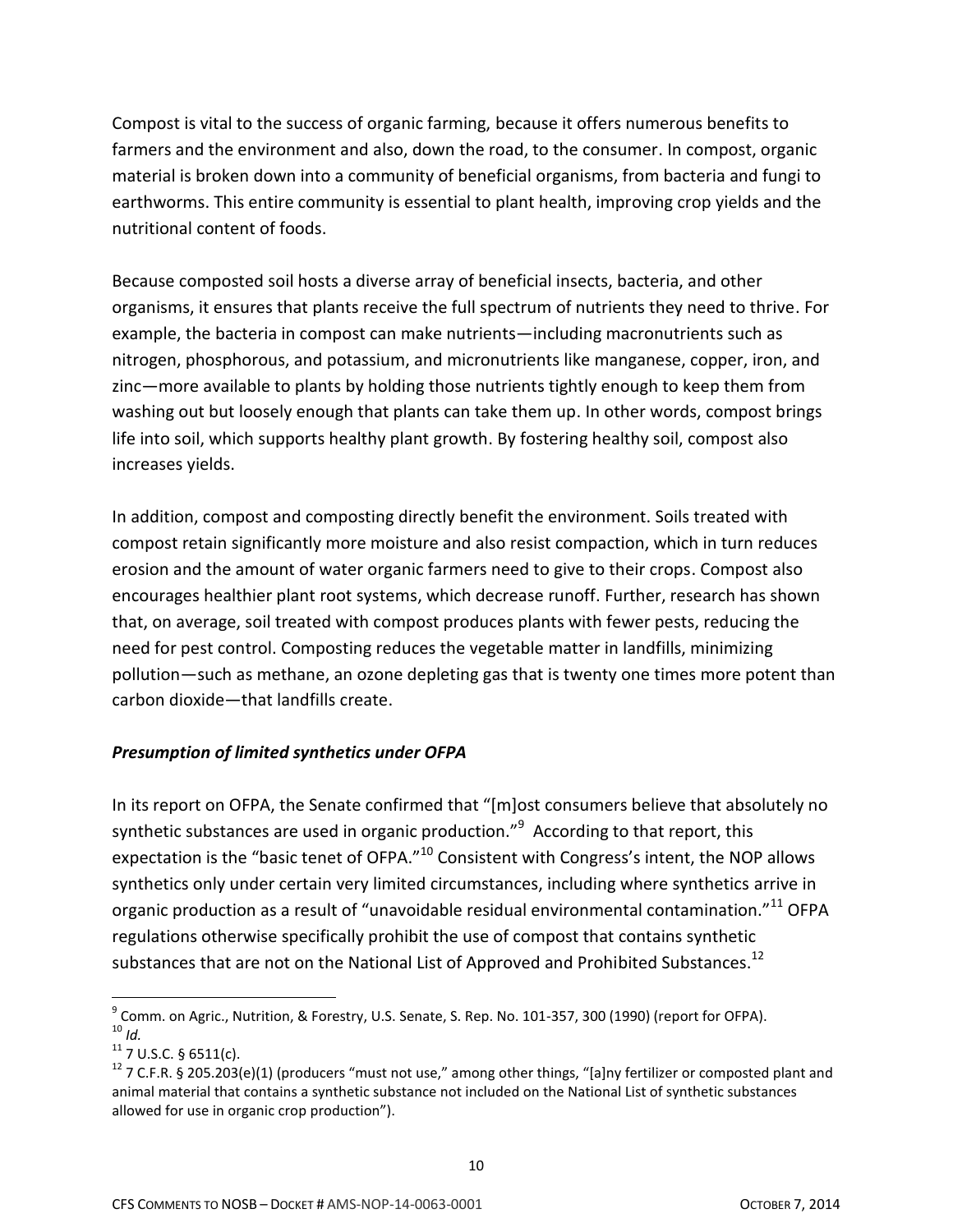However, as the Crops Subcommittee recognized in its discussion document, and contrary to congressional intent, many synthetics that are deliberately excluded from the National List are appearing in organic production by way of routine inputs like compost.<sup>13</sup> Absent guidance on such contamination and a mandate of strict avoidance, the NOP is tolerating a known practice that directly contradicts the language and purpose of OFPA and erodes the integrity of organic production.

# *Contamination of compost is avoidable*

CFS supports the Crops Subcommittee's conclusion in its discussion document that contamination of compost is "separate but related" to "unavoidable residual environmental contamination" (UREC).<sup>14</sup> Importantly, the routine contamination of compost covered in that discussion document is not "unavoidable."

As background, under OFPA, a food may not bear the national organic seal if it contains detectable levels of contaminants that are "greater than [UREC]."<sup>15</sup> OFPA regulations clarify that UREC occurs where "[b]ackground levels of naturally occurring or synthetic chemicals that are present in the soil or present in organically produced agricultural products that are below established tolerances."<sup>16</sup> As Congress explained, "[o]n occasion, organic farmers, although following the strict standards in this bill, may produce products with minimum residues due to inadvertent environmental contamination such as drift from a neighboring farm."<sup>17</sup>

Pursuant to OFPA's regulations, contamination with a synthetic is unavoidable only where that synthetic persists in the environment and an organic producer cannot avoid contact. Indeed, the very definition of "unavoidable," which is "not able to be prevented or avoided,"<sup>18</sup> establishes this. The word "unavoidable" therefore indicates that contamination can be avoided unless it is absolutely inescapable and unpreventable.

Unlike truly unavoidable contamination, such as exposure to DDT or spray from a neighboring farm, contamination of organic compost with synthetic substances *is* avoidable. As the Crops

<sup>13</sup> NOSB Crops Subcommittee, *Protecting Against Contamination in Farm Inputs*, at 1.

<sup>&</sup>lt;sup>14</sup> *Id.* ("Of course, there are also concerns with unavoidable residual environmental contaminants, which are a separate but related issue. For example, there may be some land areas that are so contaminated by background levels or ongoing contamination (through water and air) that the viability of the organic operation is threatened.").  $15$  7 U.S.C. § 6511(c).

<sup>16</sup> 7 C.F.R. § 205.2.

<sup>&</sup>lt;sup>17</sup> Comm. on Agric., Nutrition, & Forestry, U.S. Senate, S. Rep. No. 101-357, at 300.

<sup>18</sup> Merriam-Webster, "unavoidable," http://www.merriam-webster.com/dictionary/unavoidable (last visited Sept. 30, 2014).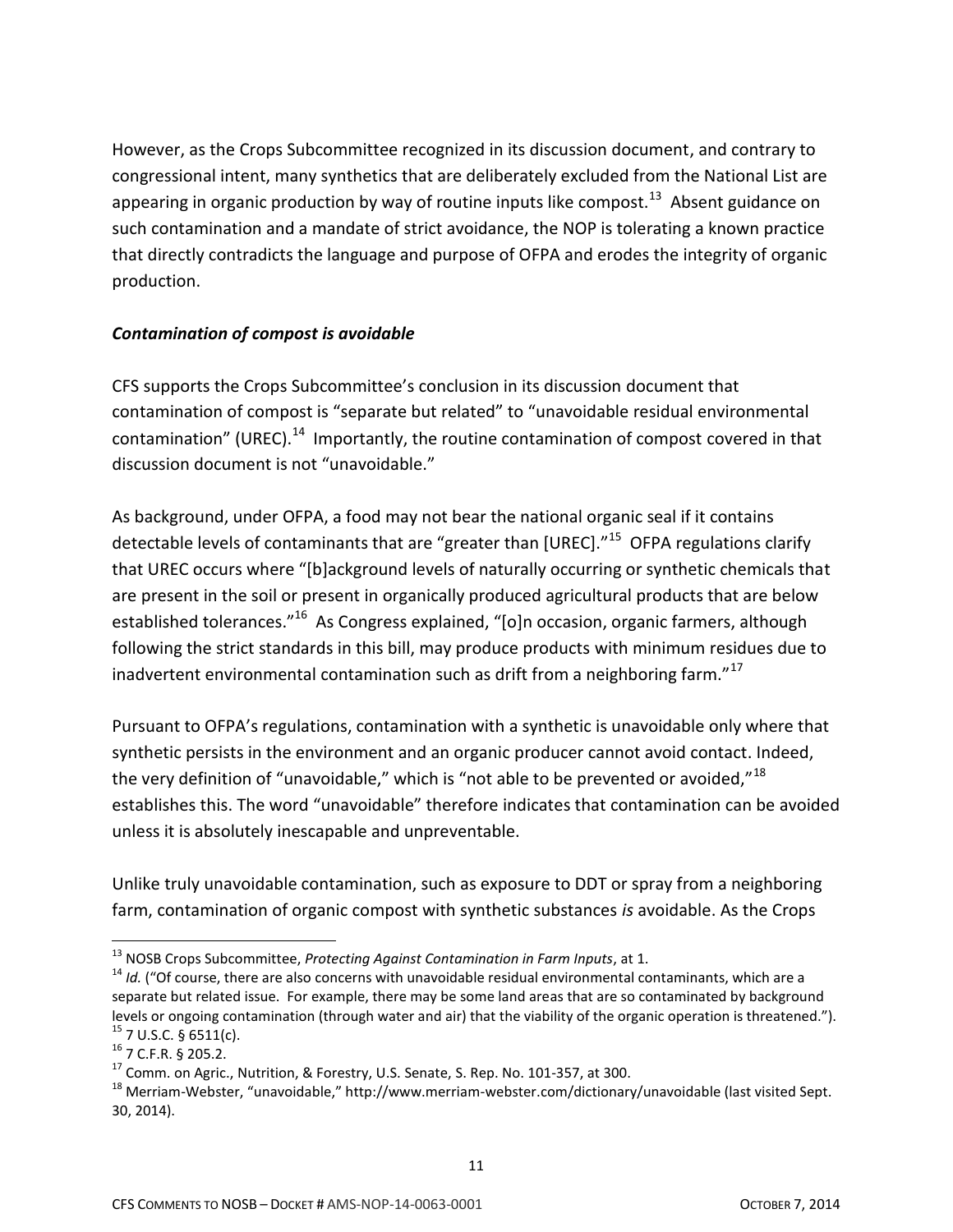Subcommittee's discussion document correctly describes, synthetics arrive in compost primarily through use of materials that are themselves contaminated. For example, synthetics are introduced where organic compost is derived from municipal collections of grass clippings that have been treated with herbicides, or from manure from animals that consumed antibiotics or synthetic chemicals in their food.

To avoid such contamination, it is important for NOSB to address root causes that put organic production systems at risk of applying compost contaminated with synthetic substances. CFS strongly opposes any policy or regulation that would place undue burden on organic growers who face substantial financial risk from the presence of detectable levels of prohibited substances. The responsibility rests at the source of the compost or materials. NOSB should recommend that manufacturers intending to sell finished compost products or feedstock materials to organic producers should implement testing to identify the presence and level of contaminants. NOSB should offer guidance to manufacturers of organic compost for ensuring integrity of their product. As with all other aspects of the organic supply chain, segregating conventional source materials from organic should be required throughout the composting process.

# *Addressing contamination of compost is vitally important*

Eliminating the contamination of organic compost with synthetics is vital to ensuring the integrity of organic production. As discussed, compost is the foundation for foods' nutrient levels and the reduced environmental footprint of organic production. Contamination at the compost level therefore substantially undermines organics.

Contamination via compost materials is frequent and significant. That is, as the Crops Subcommittee recognized,

Compost and mulch materials are probably the most common vehicle for contaminants above unavoidable residual environmental contamination levels to arrive on organic farms. Heavy metals, pesticides, and antibiotics are among the contaminants that arrive in organic materials used for compost and mulch.<sup>19</sup>

Given the foundational importance of compost, as well as compost's currently substantial contribution to introducing synthetics into organic production, NOP oversight of this issue is long overdue and now desperately needed.

 $\overline{\phantom{a}}$ <sup>19</sup> NOSB Crops Subcommittee, *Protecting Against Contamination in Farm Inputs*, at 2.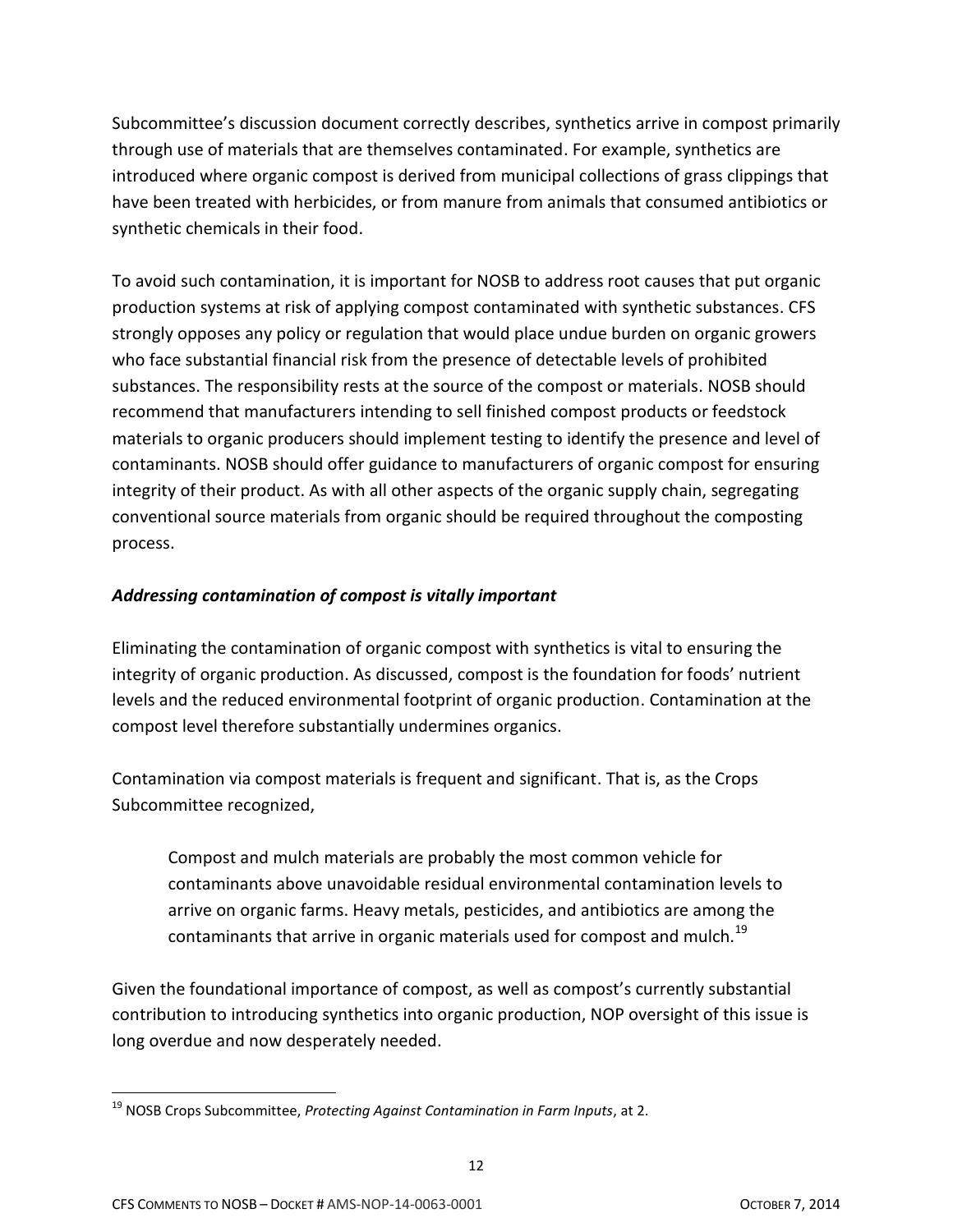#### *Research needed*

CFS recognizes the complexity of identifying and preventing contamination of organic compost. As the Crops Subcommittee found, many outstanding questions remain unanswered regarding testing options, information about the prevalence and types of contamination, and how such contamination may be avoided. We strongly agree with the Crops Subcommittee that research is needed on this urgent issue.

# **CFS Supports Beyond Pesticides' Recommendation for NOSB Action on "Inerts"**

Center for Food Safety is concerned that the NOSB has once again opted to avoid moving forward with necessary action on "inert" ingredients. "Inert" ingredients in pesticide products are neither chemically nor biologically inert, and are included specifically to augment the capacity of pesticide products. While active ingredients in pesticides have been carefully scrutinized against the requirements of the Organic Foods Production Act (OFPA) by NOSB and the public, "inert" chemicals have not received equivalent evaluation.

As mandated by OFPA, NOSB has thoroughly reviewed all active ingredients added to the National List of approved synthetics for organic production for potential hazards to human health and the environment. NOSB must hold "inert" ingredients to these same assessment standards. In certain cases, pesticide products consist primarily of "inert" ingredients, suggesting that some of the most hazardous pesticidal components are chemicals that NOSB has not evaluated under the legally-required criteria. Substances such as alkylphenol ethoxylates (APEs), for example, have breakdown products which have been linked to endocrine disruption. These "inerts" would likely not meet OFPA's evaluation criteria for inclusion on the National List—e.g., effects on human health or potential for detrimental chemical interactions—if sufficiently reviewed.

In addition, in 2006 the Environmental Protection Agency (EPA) amended regulations for all "inert" ingredients used in pesticide formulations allowed on food crops. The change requires that each "inert" must have either a residue tolerance level or a formal exemption from an established tolerance level. This reclassification also resulted in EPA eliminating its list categories for "inerts", which grouped "inerts" according to their level of toxicological concern. List 3 "inerts" had unknown toxicity and List 4 "inerts" were considered to have "minimal risk."<sup>20</sup> Removing the list system and requiring that all "inert" ingredients have an assigned

<sup>&</sup>lt;sup>20</sup> Environmental Protection Agency, *Inert (other) Pesticide Ingredients in Pesticide Products – Categorized List of Inert (other) Pesticide Ingredients*, last updated 9 May 2012. Available at: http://www.epa.gov/opprd001/inerts/oldlists.html.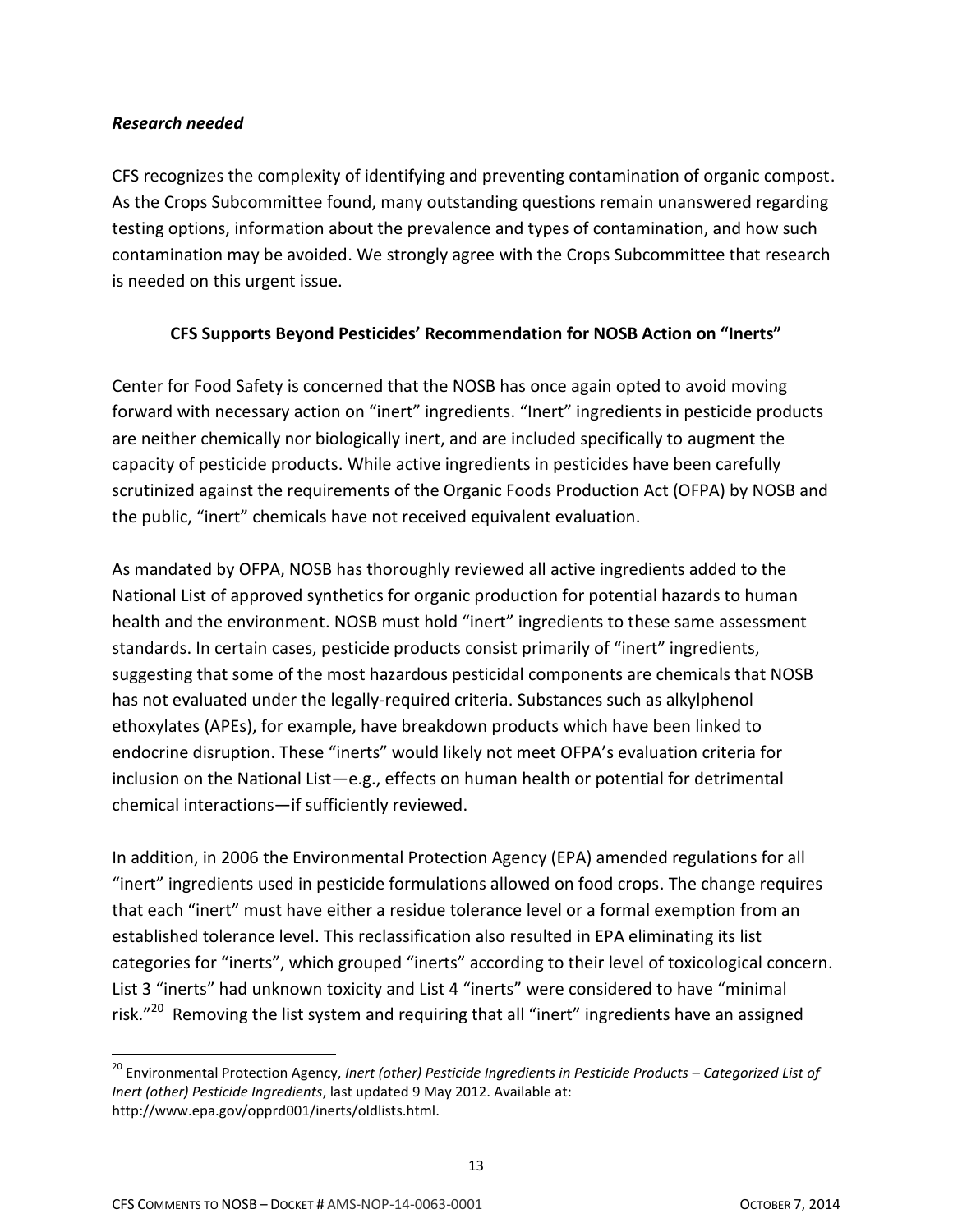residue tolerance level subsequently rendered the existing NOP regulations out of date. Recognizing this, NOSB recommended in 2010 that NOP establish a collaborative task force (the "Inerts Working Group") to examine the issue and propose a strategy for re-evaluating listed inerts. At subsequent meetings in October 2010 and May 2012, NOSB recommended renewing exemptions for the former List 4 and List 3 "inerts" only until October 21, 2017 and pending a formal review of "inerts individually and as a class of materials."

However, the current NOSB agenda includes only an update on "inerts" instead of concrete steps to move forward with the action plan. Despite "List 4 inerts" appearing on the sunset review work plan for the Crops and Livestock Subcommittees, NOSB has made no progress since 2012. NOSB cannot continue to stall with regards to "inert" ingredients in pesticide formulations. The Board must begin its review of each "inert" listed and establish solid expiration dates. Since "inert" ingredients may pose greater hazard than other materials allowed in organic production, their review merits a higher priority than NOSB has allotted to the issue.

Center for Food Safety supports the timeline established by Beyond Pesticides (BP) calling for NOSB to set firm expiration dates between June 27, 2018 and June 27, 2022 for all inerts known to be used in organic production. The exception to this timeframe is the expiration date of June 27, 2017 recommended by BP for three groups of "inerts" that warrant more immediate action—alkylphenol ethoxylates (APEs), Ehtylenediaminetetracetic acid (EDTA) and its salts, and former List 3 inerts.

Current exemptions for these "inerts" must expire by the recommended June 27, 2017 date for important environmental and practical reasons. APEs and the alkyl phenol break-down products are endocrine disrupters and EPA is currently investigating alternative surfactants that are not endocrine-disrupting chemicals. Lack of information and review of EDTA and its salts is inhibiting NOSBs ability to adequately review ferric phosphate, a current National List material of which EDTA is an important "inert" component. The former "List 3 inerts" were approved only in passive pheromone disrupters and the law did not intend for USDA to allow these "inerts" in organic production. This group of chemicals, therefore, has a questionable status in organic and requires immediate review.

While these three groups require immediate attention, allowing the indefinite extension of the listing for any "inert" ingredients would be a violation of organic regulations. All other substances identified by the Inerts Working Group as inerts used in organic production, must be annotated with expiration dates between June 27, 2018 and June 27, 2022, as per the timeline recommended by Beyond Pesticides.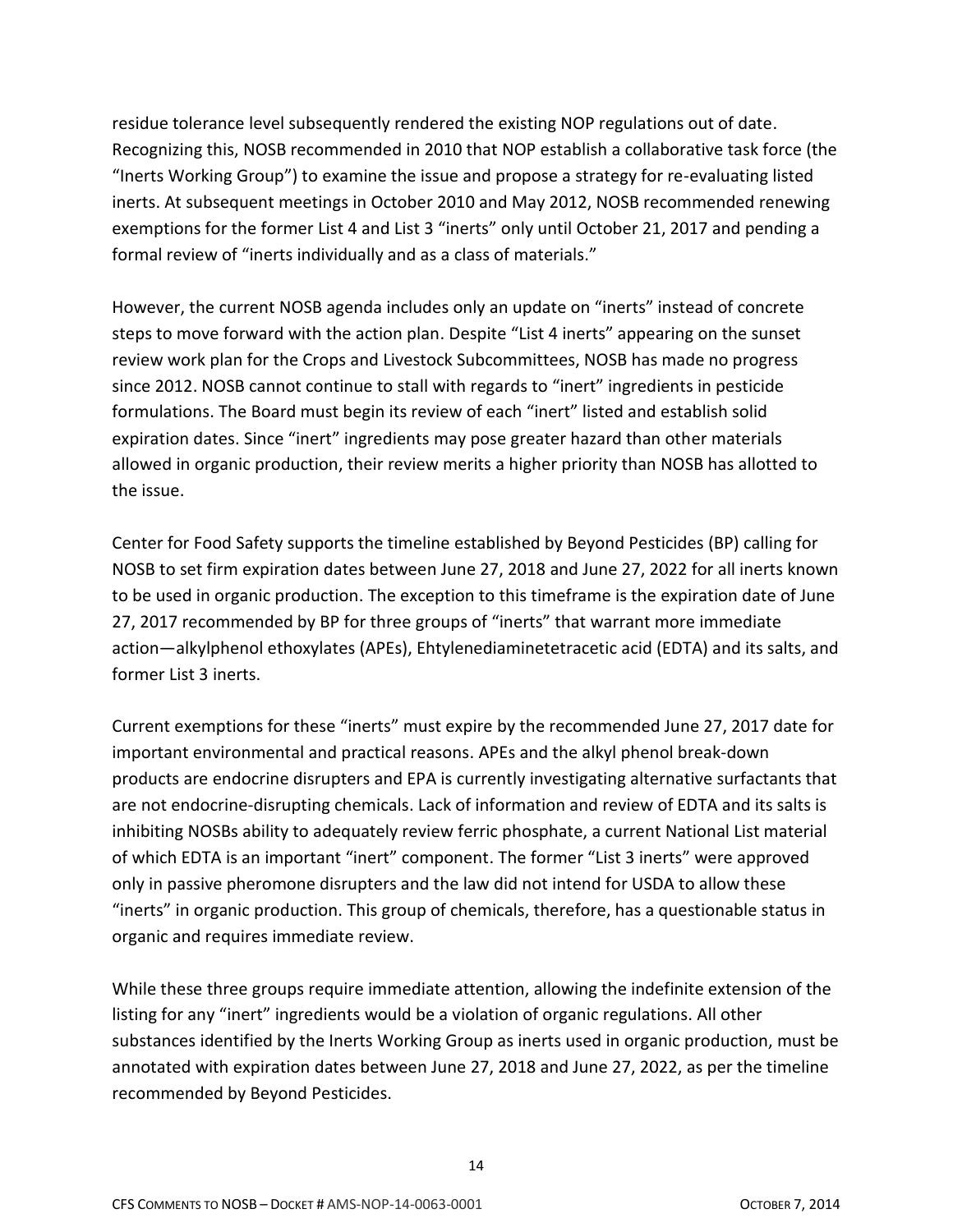### **NOP Must Establish a Peer Review Panel Without Further Delay**

The Federal Register notice<sup>21</sup> published on May 23, 2014 reminded CFS that NOP has still not appointed a Peer Review Panel (PRP), despite OFPA's statutory mandate and the NOP's regulatory duties. Nor has CFS received a formal reply to our 2002 rulemaking petition. USDA cannot continue to ignore its mandatory duty to ensure that a PRP reviews all applications for accreditation.<sup>22</sup>

A PRP is a critical oversight mechanism designed to ensure that NOP's accreditation procedures are followed and to assist NOP in improving the quality of its accreditation audits. OFPA creates a mandatory duty for the Secretary to review a report of the PRP when deciding whether or not to approve certifiers. OFPA states: "In determining whether to approve an application for accreditation submitted under 7 U.S.C. section 6514, the Secretary *shall* consider a report concerning such applicant that *shall* be prepared by a peer review panel."<sup>23</sup> NOP's regulations underscore this duty, stating that the Administrator "shall" establish a PRP, "composed of not less than 3 members who *shall* annually evaluate the [NOP's] adherence to the accreditation procedures..."<sup>24</sup>

In 2002, shortly after NOP established its accreditation program, CFS petitioned USDA, urging the agency to establish a PRP.<sup>25</sup> CFS and its co-petitioners filed the petition in response to growing public concern about whether NOP was properly performing its role as accreditor of organic certifying agencies. In 2009, NOSB unanimously approved further guidance on the PRP issue. NOSB recommended that NOSB's executive committee appoint a Peer Review Task Force to review the NOP Accreditation program utilizing the Office of Inspector General and American National Standards Institute reports and the NOSB's 2005 Recommendations as a starting point.<sup>26</sup> CFS commented in 2009, expressing hope that "the circulation of [the 2009] guidance is

 $\overline{a}$ 

<sup>&</sup>lt;sup>21</sup> Unified Agenda of Federal Regulatory and Deregulatory Actions 0581-AD28, National Organic Program, Peer Review Panel (NOP-12-0018), Unified Agenda current as of Spring 2014. Available at: https://www.federalregister.gov/regulations/0581-AD28/national-organic-program-peer-review-panel-nop-12-

<sup>0018-.</sup>

 $22$  7 U.S.C. § 6516(a).

 $23$  7 U.S.C. § 6516(a).

<sup>24</sup> 7 C.F.R. § 205.209.

<sup>&</sup>lt;sup>25</sup> Center for Food Safety, et al., Petition for Rulemaking and Collateral Relief Seeing the Creation of Accreditation Peer Review Panel for the National Organic Program, 16 October 2002.

<sup>26</sup> NOSB, Further Guidance on a Peer Review System, 6 May 2009, *available at*

http://www.ams.usda.gov/AMSv1.0/getfile?dDocName=STELPRDC5078502.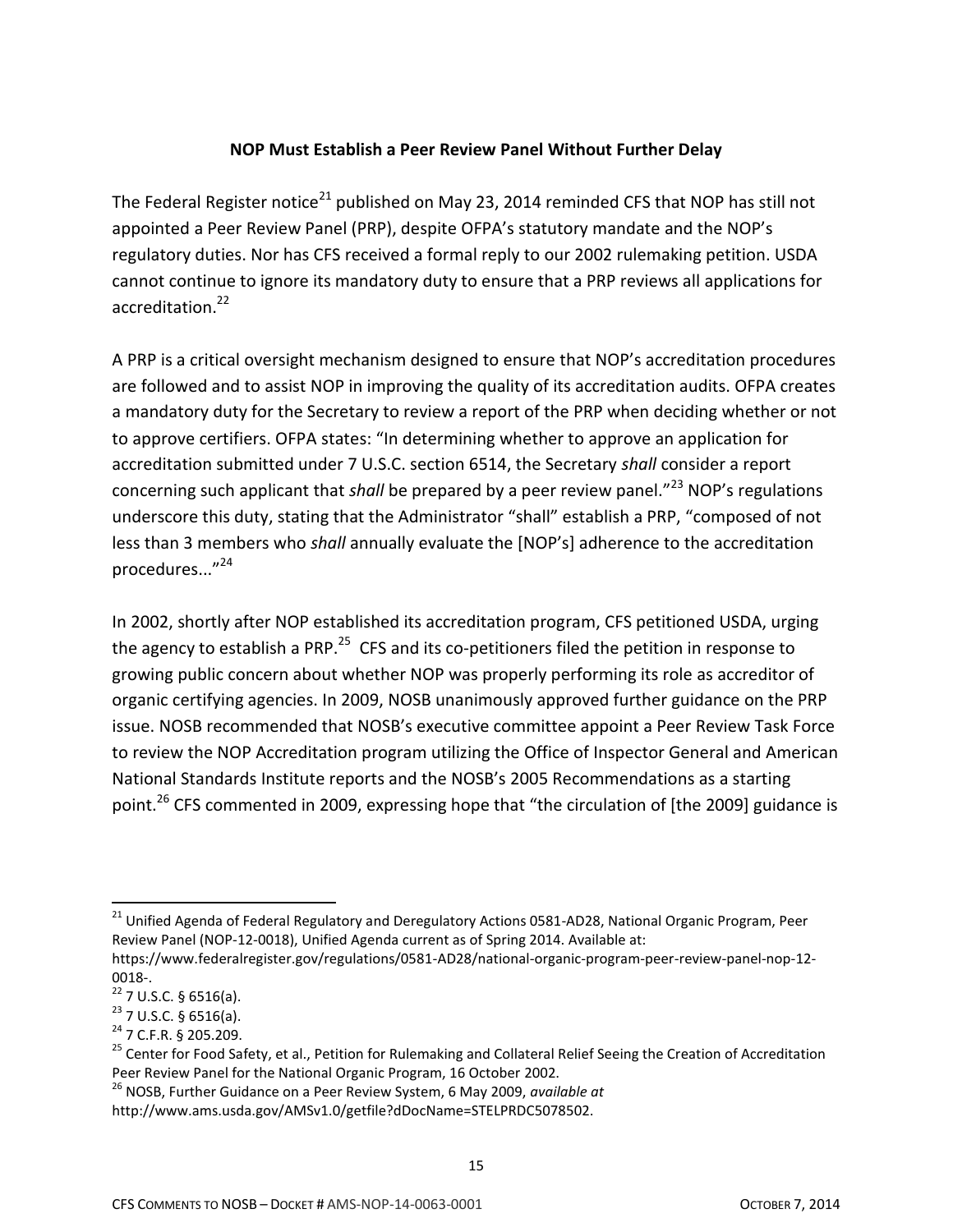indicative of USDA's commitment to quickly establish the long overdue [PRP] and accreditation system."27

To date, USDA has not answered CFS's petition, instituted NOSB's recommendations, or otherwise developed a plan to establish a PRP. The only indication that NOP is once again considering what to do with the PRP was the Spring 2014 federal register notice—which provides little insight into NOP's next steps. The notice merely shows NOP's intention to open up section 205.209 to remove the requirement that PRP be established pursuant to the Federal Advisory Committee Act (FACA). After twelve years, this is an unsatisfactory next step, ultimately delaying, once again, the establishment of a PRP. CFS urges USDA to establish a PRP immediately.

### **Why is Synthetic Methionine Noticeably Absent from the NOSB Agenda?**

The United States Department of Agriculture (USDA) added synthetic methionine to the National List (NL) in 2001. As with all synthetics added to the NL, the intent was for USDA to temporarily allow its use until researchers and industry could identify alternative, non-synthetic sources of methionine for poultry diets. Unfortunately, this temporary exception has lasted for 13 years. NOSB's failure to establish a firm termination date has given the organic poultry industry no incentive to seek alternatives, as many feed and poultry producers have personally verified with Center for Food Safety (CFS) representatives. It also contravenes the National Organic Program's (NOP's) emphasis on continuous improvement, which is expected by the wider organic community and, as such, integral to the ongoing success of organic.

CFS has repeatedly called for synthetic methionine to sunset from the NL and for USDA to direct government research dollars towards the development of viable organic alternatives. Yet, the absence of the issue from this meeting's agenda, as promised by the NOSB at its last meeting in April, sends a message of disregard for Congress's intent that USDA eliminate synthetics from the NL.

At the NOSB meeting in April, several NOSB members justified their reluctance to take action to eliminate synthetic methionine from the NL because they claimed its elimination would have serious impacts on animal welfare.<sup>28</sup> Nate Lewis of the Organic Trade Association stated that "the step-down of allowed methionine in organic feed has resulted in an increase in animal welfare issues, like feather-pulling and cannibalism."<sup>29</sup> Mel Gaiman of Heritage Poultry

 $^{27}$  CFS, Comments to the National Organic Standards Board, 4 May 2009.

 $^{28}$  NOSB, spring 2014 meeting transcripts, 29 April – 2 May, 2014.

<sup>29</sup> *Id*, at 136.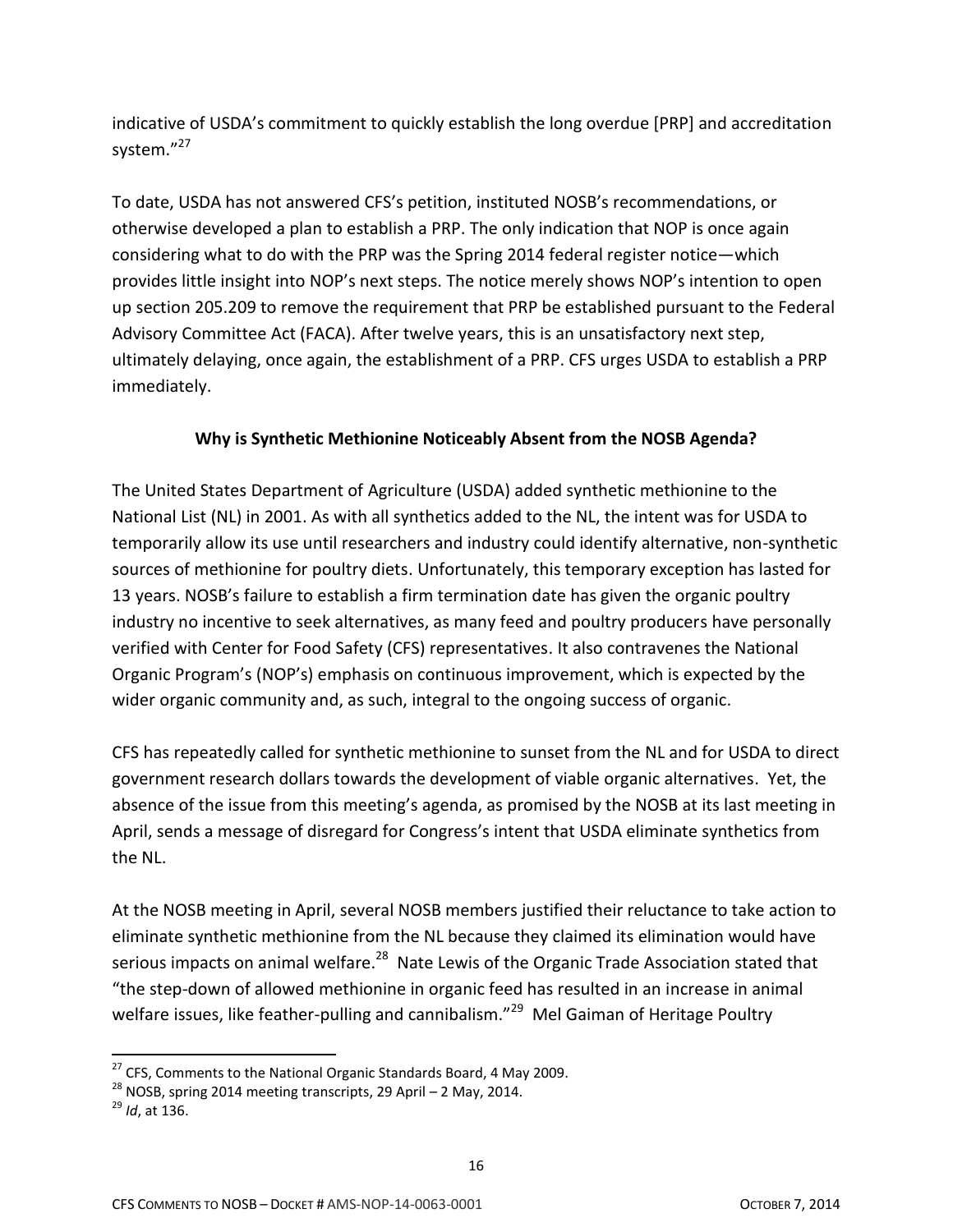Management stated directly that "[t]he need for synthetic methionine in high levels for peak growth and demands for poultry, lower levels than adequate create welfare issues."<sup>30</sup> John Brunquell, President of Egg Innovations, stated clearly that "methionine is an animal welfare issue."<sup>31</sup> They expressed concerns that its prohibition would directly contribute to feather pecking and cannibalism in particular. As these comments underscore, however, there is little scientific evidence to support this claim.

On the contrary, crowded and unhealthy poultry living conditions and curtailments of access to the outdoors to scratch, peck, and engage in natural behaviors—commonplace on organic poultry farms—is mostly what leads to aggressive behavior. If synthetic methionine is indefinitely allowed on the NL it will undermine the integrity of organic poultry and the USDA Organic label, both from the perspective of those who regularly consume organic poultry products and of poultry producers who believe the lack of available organic feed without synthetic MET degrades both the integrity of their products and consumer confidence in organic. In this vein, the NOSB is doing a disservice to the industry by not creating the pressure needed to stimulate the production of poultry feed free of synthetic methionine.

# *Synthetic methionine is not necessary for animal health and welfare*

While there is no disputing the fact that methionine (MET) is an essential amino acid that poultry need in their diet in order to thrive, CFS challenges industry claims that only *synthetic* methionine provides adequate nutrition and serves to prevent cannibalism within a flock. Cannibalistic behavior and feather pecking are functions of a production system that involves incredible stress and agitation. The use of synthetic nutrients props up these inhumane operations. They use chemicals to aid animals in adapting to stressful environments rather than adapting systems to meet the needs of the animals. This practice is inconsistent with OFPA, the organic regulations, and consumer expectations of organic. Ensuring flocks are not reared in intensive, unnatural, and stressful conditions, as is required of all organic systems and as detailed in Center for Food Safety's Report: *USDA Stalls Regulations to Improve Organic Poultry Living Conditions,*<sup>32</sup> is by far the best way to combat cannibalistic behavior.

Since MET is one of only two Sulfur Amino Acids (SAA), the industry has claimed that birds fed insufficient levels of MET will crave sulfur and feel compelled to eat the feathers of other birds

 $\overline{a}$ <sup>30</sup> *Id at* 166.

<sup>31</sup> *Id at* 204.

<sup>32</sup> Bunin, L.J. & P. Tomaselli. *USDA Stalls Regulations to Improve Organic Poultry Living Conditions*. Washington, DC: Center for Food Safety. 2014.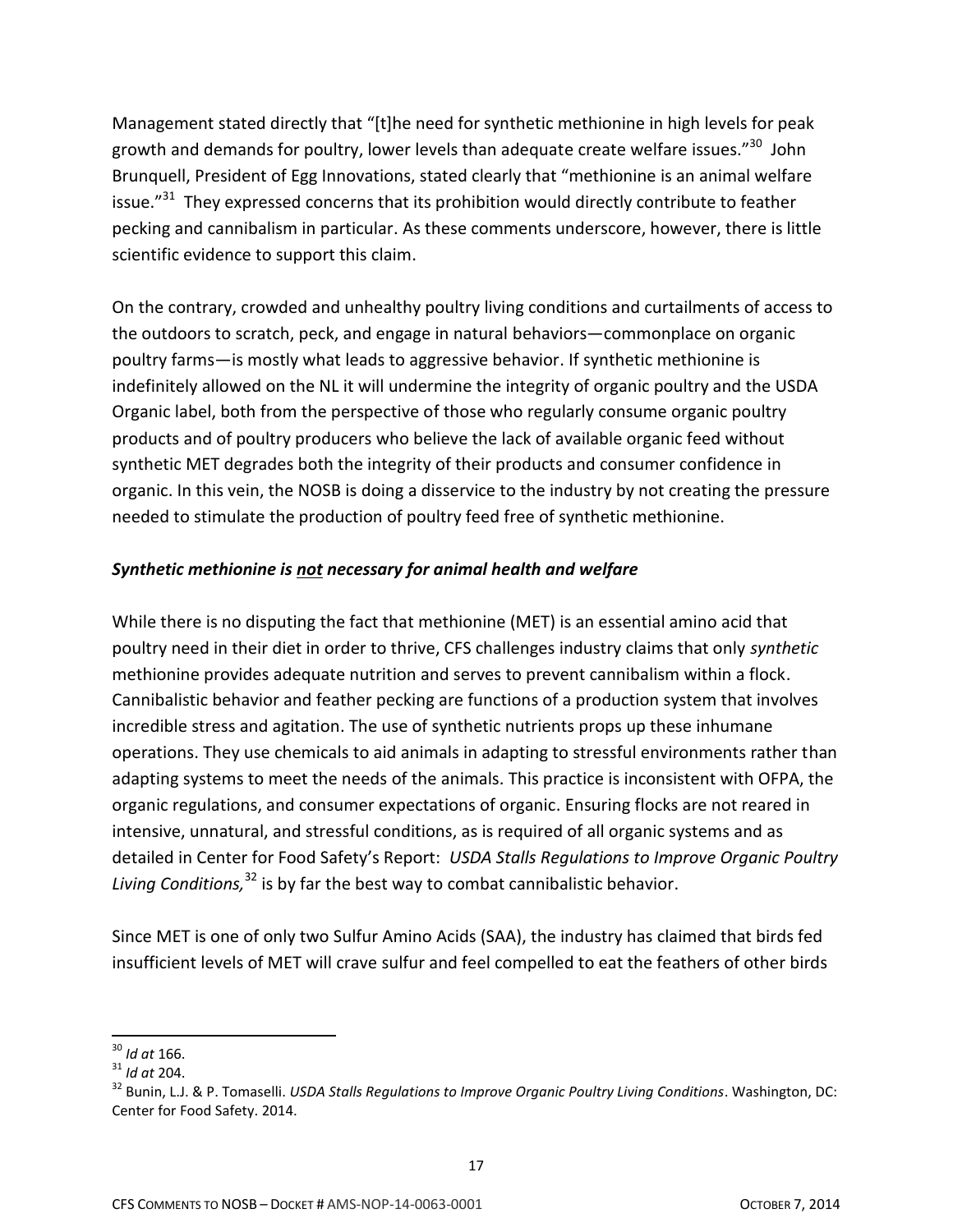in order to satisfy this craving.<sup>33</sup> However, little field research actually exists to support this link. Instead, substantial research attributes increased feather pecking behavior to other aspects of industrialized, poultry production systems, such as overcrowded living conditions, unnatural lighting, and the myriad stressors and abrupt transitions experienced by the birds.<sup>34</sup> For example, one study from the University of Kassel in Germany found that natural scratching and pecking activity was strongly increased, and feather pecking subsequently reduced, with adequate lighting conditions.<sup>35</sup> Poorly designed production systems also do not allow birds to express their natural foraging behavior, leading to excessive feather pecking.<sup>36</sup> Research from Wageningen University in the Netherlands demonstrated that the manner in which the birds access their feed is important for the expression of their natural foraging behaviors—pecking and scratching at the ground to obtain grubs, earthworms, and greens.<sup>37</sup> Feed that can be consumed rapidly and satiate birds quickly can "stimulate feather pecking because of insufficiently exercised pecking behavior."<sup>38</sup>

Supporters of synthetic methionine have argued that feather pecking persists and even increases in outdoor, free-range operations, citing it as evidence that housing is not the issue. However, research has consistently demonstrated that feather pecking in free-range systems is a result of poorly designed outdoor areas that increase fear or stress among the flock. According to researchers at the University of Warwick, free-range systems in which flocks make greater use of the outdoor area have reduced risk of feather pecking.<sup>39</sup> Researchers at the Louis Bolk Institute in the Netherlands and at University of Bristol in the UK similarly found that designing outdoor spaces with sufficient natural or artificial cover, such as trees or hedges,

 $33$  Mississippi State University. Poultry Feeds & Nutrition: Causes of Poor Feathering, last updated 12 August 2014. Available at: http://msucares.com/poultry/feeds/poultry\_feathering.html.

<sup>34</sup> Sundrum, A. et al. *Possibilities and limitations of protein supply in organic poultry and pig production*. University of Kassel: Organic Research Group. August 2005.

<sup>&</sup>lt;sup>35</sup> Sundrum et al, 2005, citing Martin, G. (1991). Ecological aspects of chicken husbandry – Interactions between environmental condition, behavioural activity of hens and quality of deep litter. In: Alternatives to Animal Husbandry. [Proceedings on the International Conference on Alternatives in Animal Husbandry], Boehnke, E., Mosenthin, V. (eds), p. 87-94. University of Kassel, Witzenhausen.

<sup>36</sup> Rodenburg, B. "Preventing feather pecking in laying hens," *World Poultry*, 29 March, 2011. Available at: http://www.worldpoultry.net/Layers/Housing/2011/3/Preventing-feather-pecking-in-laying-hens-WP008683W/; Trudelle-Schwarz, R. "Cannibalism: Chicken Little Meets Hannibal Lector?" *Stories of Applied Animal Behavior*. Launchberg, K., Shipley, L. (eds). University of Idaho and Washington State University. Available at: http://www.webpages.uidaho.edu/range556/appl\_behave/projects/chicken\_cannibalism.html

 $37$  Rodenburg, B, 2011.

<sup>&</sup>lt;sup>38</sup> Sundrum et al, 2005.

<sup>&</sup>lt;sup>39</sup> Pötzch, C. et al. "A cross-sectional study of the prevalence of vent pecking in laying hens in alternative systems and its associations with feather pecking, management and disease," *Applied Animal Behavior Science,* 74, 2001: 259-272; Nicol, C.J. et al. "Matched concurrent case-control study of risk factors for feather pecking in hens on free-range commercial farms in the UK," *British Poultry Science,* 44, 2003: 515-523.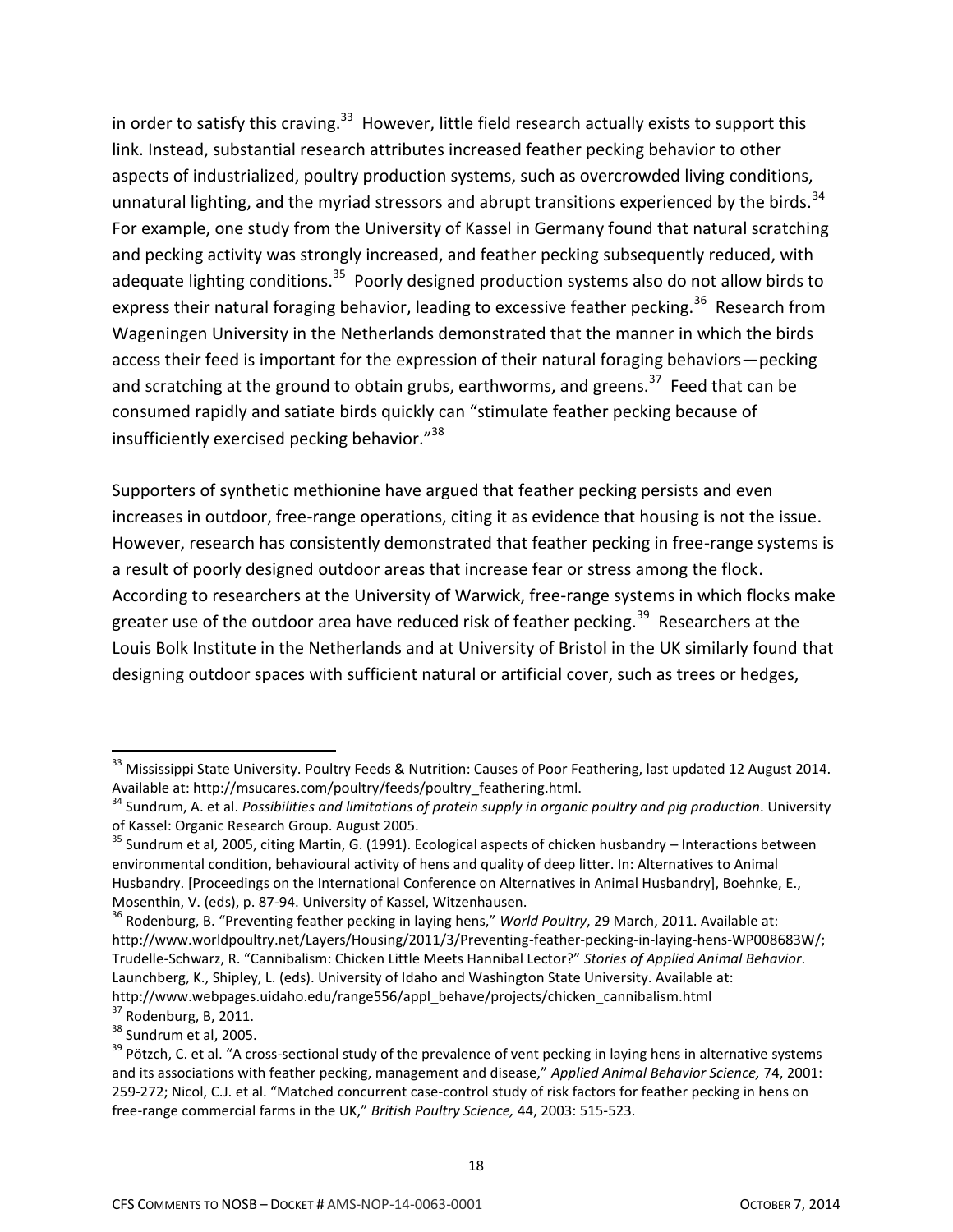increased use of outdoor areas and reduced fear among the flock. $^{40}$  The Dutch study also determined that cohabitation of roosters with hens in free-range operations significantly reduced fear and stress, and thus feather pecking, among laying hens. $41$ 

In addition, researchers in the UK demonstrated that having fewer differences between the environments in which chickens are reared and the laying environment reduces the risk of injurious pecking.<sup>42</sup> This further demonstrates that system design plays the strongest role in feather pecking and animal welfare, and challenges industry claims that feather-pecking will persist and increase in free-range operations. Compassion in World Farming, a leading organization in promoting the welfare of animals produced for food, outlined strategies for controlling feather pecking and cannibalism in free-range operations. Among CIWF's recommended measures is appropriate feed, but no mention is made of methionine levels. Feed should simply be "high in insoluble fibre and should be provided in a form that is timeconsuming to eat and/or additional roughage should be permanently available."<sup>43</sup>

# *Industry reliance on growth performance and cost-efficiency is contrary to organic principles and consumer expectations*

The use of and reliance on synthetic methionine in poultry feed is primarily a function of the industry's emphasis on growth performance above all else. A European Commission study found that "the animal welfare problems in broiler husbandry can be explained principally as side effects of a one-sided selection for growth and feed utilization…intensive broiler fattening with its high growth rates is not compatible with a satisfactory level of health."<sup>44</sup> Synthetic methionine allows producers greater control over precise nutrient levels in order to guarantee cost-efficient but unnatural growth rates. Significant research has demonstrated that in the absence of synthetic-methionine feeds, the overall health of birds is not jeopardized.<sup>45</sup> Instead, particular performance measures—such as growth or egg production—may be slightly reduced. A meta-analysis by the Department of Animal Nutrition and Animal Health at the University of Kassel demonstrated that if slower-growing breeds are used rather than conventional breeds,

 $\overline{a}$ 

 $^{40}$  Bestman, M.W.P. and J.P. Wagenaar. "Farm level factors associated with feather pecking in organic laying hens," *Livestock Production Science,* 80, 2003: 133-140; Nicol et al, 2003.

<sup>41</sup> Bestman & Wagenaar, 2003.

<sup>&</sup>lt;sup>42</sup> Van de Weerd, H.A. and A. Elson. "Rearing factors that influence the propensity for injurious feather pecking in laying hens." *World's Poultry Science Journal*, 62, 2006: 654-664.

<sup>43</sup> Pickett, H. *Controlling Feather Pecking & Cannibalism in laying Hens Without Beak Trimming*. Petersfield, UK: Compassion in World Farming. October 2009.

<sup>44</sup> Sundrum et al, 2005, at 56.

<sup>45</sup> Sundrum et al, 2005, citing: Rose, S.P. et al. "A comparison of organic laying hen feed formulations," *Brit. Poultry Sci.*, 45, 2004: 63-64; and O'Brien, J. et al. "Research and development into the viability of a one hundred per cent organic ration for organic table birds within a Silvo-Poultry System," *J. of Science of Food and Agriculture*, 2005.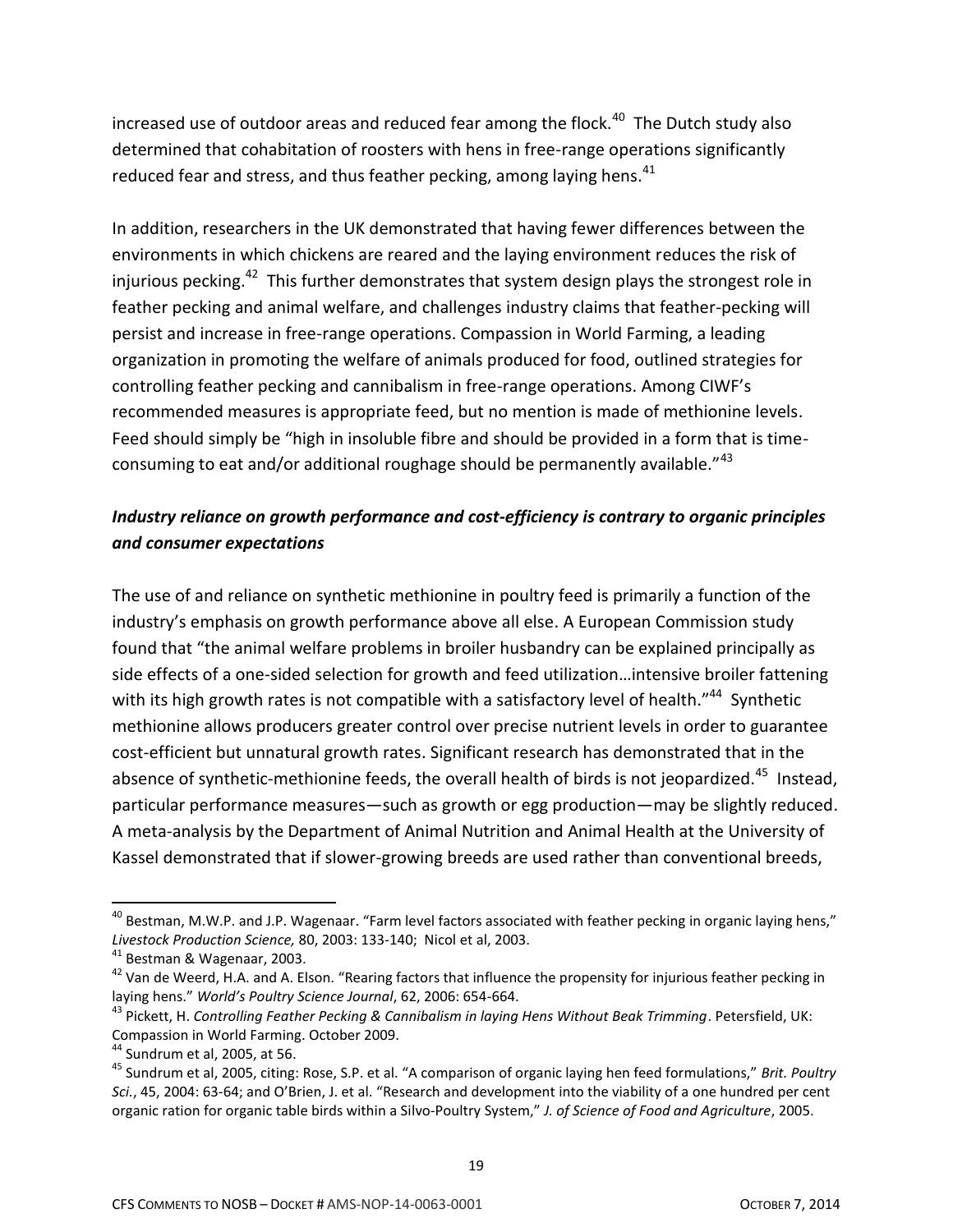overall protein requirements for broilers are clearly reduced.<sup>46</sup> Using slower-growing breeds, of course, means a longer period between hatching and slaughter.

Conversations CFS had in 2014 with organic poultry feed manufacturers further substantiate these findings and the role synthetic methionine plays in organic poultry diets. Manufacturers often claimed that without synthetic methionine the birds certainly would not die, they would simply convert feed to meat and eggs less efficiently, and producers would have to be content with a broiler taking 12-15 weeks to grow to market weight rather than 6 weeks.<sup>47</sup> Some manufacturers also acknowledged that housing practices would need to change in the absence of synthetic methionine and that allowing birds to be outside in nature reduces or eliminates the need.<sup>48</sup> This suggests that the use of synthetic methionine is also a function of housing chickens indoors. One manufacturer interviewed stated clearly that the phase-out of synthetic methionine would impact the industry in terms of performance and housing practices only.<sup>49</sup>

One feed manufacturer expressed confidence that if all grasslands in the United States were managed properly, enough chicken could be produced on pasture without synthetic methionine. The biggest stumbling block, according to this manufacturer, is that America has a cheap food policy.<sup>50</sup> In addition, more jobs would be created to manage pastured flocks. The number of birds a poultry producer can sustainably raise on pasture depends greatly on a variety of factors—including breed, type of land, and whether they are layers or broilers—and estimates range from 50 up to 500 hens per acre.<sup>51</sup> According to the USDA National Agriculture Statistics Service (NASS), peak inventory of organic broiler and layer chickens in 2011 was roughly eleven million. To be pastured, those birds would thus require 220,000 acres of grassland using conservative estimates.<sup>52</sup> The amount grassland pasture and range in the United States was 587 million acres in 2002, $53$  meaning that producing the same volume of organic chickens as in 2011 on grassland would require 0.0004% of US grasslands.

<sup>&</sup>lt;sup>46</sup> Sundrum et al, 2005.

<sup>&</sup>lt;sup>47</sup> Personal Communication. Don Brubaker, Fertrell, Inc. July 2014.

 $48$  Personal Communication. Anonymous poultry feed producers. April – July 2014.

 $49$  *Id.* 

<sup>&</sup>lt;sup>50</sup> Personal Communication. Don Brubaker, Fertrell, Inc. July 2014.

<sup>51</sup> Fanatico, A. "Sustainable Poultry: Production Overview," *The Fish Site*, 29 March 2004. Available at: http://www.thepoultrysite.com/articles/113/sustainable-poultry-production-overview-part-ii;Plamondon, R, "Poultry FAQ: Frequently Asked Questions About Poultry (With Emphasis on Free-Range Chickens." Available at: http://www.plamondon.com/poultryfaq.html; Trapuman, M. "Profitable Poultry on Pasture," *The New Farm*, May/June 1990. Reproduced with permission by Animal Welfare Institute at:

https://awionline.org/content/profitable-poultry-pasture.

 $52$  220,000 acres at 50 birds per acre would accommodate 11 million birds.

<sup>53</sup> Economic Research Service. "Grazing Land" *Major Uses of Land in the United States*. USDA. 2002. Available at: http://www.ers.usda.gov/media/249997/eib14e\_1\_.pdf.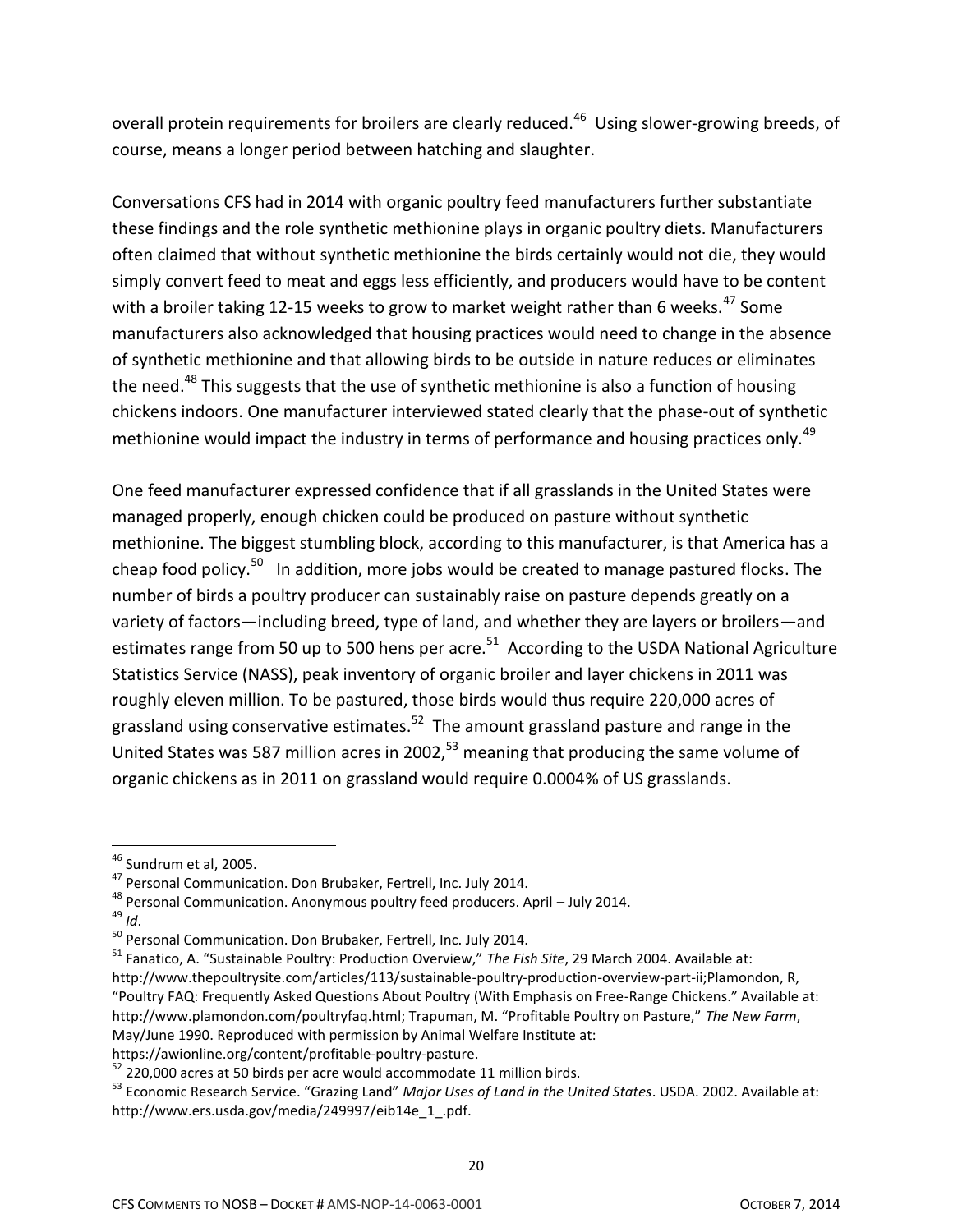Recent studies of organic poultry diets have found that differences in performance measures are not as pronounced as industry claims and CFS' conversations with feed manufacturers suggest otherwise as well. A comparative study by researchers at the UK Organic Research Centre of 4 different poultry diets, only one of which included synthetic methionine, found that birds fed the 100% organic diets did not have significant differences in weight or mortality compared to those fed synthetic diets. In fact, the poultry fed 100% organic diets had higher egg output of laying hens compared to those fed a synthetic diet. <sup>54</sup> The study concluded that organic diets required higher overall feed intake and, combined with higher ingredients costs, 100% organic diets would mean increased feed costs for farmers.<sup>55</sup> This study illustrates the fact that the primary deterrent to prohibiting synthetic methionine is the associated costs rather than concern for animal welfare. Growing organically is intended to be an alternative to the destructive, unnatural practices associated with conventional production systems, recognizing that organic producers and consumers will both absorb some additional costs to support organic's numerous environmental and nutritional benefits.

OFPA is a process-based law that requires management practices that promote natural systems and emphasize quality. The use of synthetic methionine runs contrary and enables organic producers to cut corners and production costs in a manner similar to conventional. In fact, a European Commission study, concluded that banning non-organic feedstuffs as supplementary protein sources will effectively limit the intensification of the industry and redirect poultry production "from a quantity related to a quality oriented production process and to provide a clear distinction between organic and conventional production."<sup>56</sup>

#### *Viable organic alternatives are available and require industry and government support*

The organic poultry industry has also defended the use of synthetic methionine with claims that no viable alternatives are currently available. This position ignores chickens' naturally omnivorous diet. Chickens access methionine from animal proteins, such as foraged insects and worms, and some organic poultry farmers have also supplemented poultry diets with dairy (whey) and other food animal by-products, such as sour milk, bone meal, and blood meal. While a 100% vegetarian diet is not suitable for chickens, certain plant proteins can be included in rations to provide an appropriate, balanced diet. In order to promote continuous improvement, NOSB and NOP must promote all efforts to research the efficacy and availability of alternative and natural sources of methionine. In past comments, CFS has provided its preliminary findings from analyzing existing research in hopes that NOSB, NOP, and the poultry

 $54$  Sundrum et al, 2005, citing Rose et al. 2004.

<sup>55</sup> *Id.*

<sup>56</sup> Sundrum et al, 2005, at 78.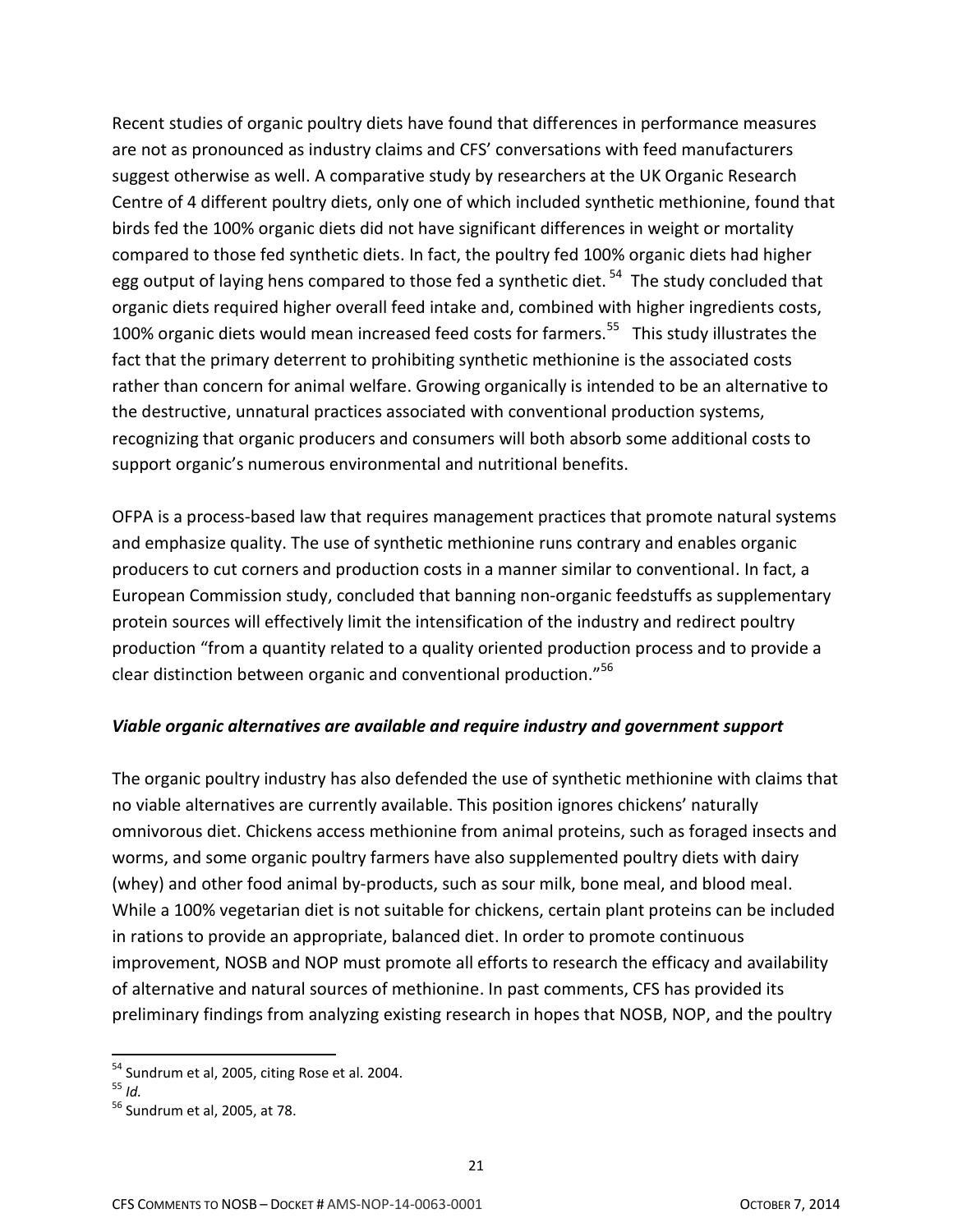industry will take the baton and provide support for innovative ways to break the synthetic methionine addiction.<sup>57</sup>

The most promising area of research to alternative sources of essential amino acids for poultry rearing focuses on insect species as a sustainable protein source. For example, fly maggots from black soldier flies and houseflies—insects that are particularly high in methionine—can be reared on poultry manure and then provided as a feed ingredient. Organic agriculture is a systems approach and this type of integrated system, where a critical portion of feed is living on and helping to compost waste from that system, supports that approach.

A number of recent studies have focused on the efficacy of insect larvae, or magmeal, as animal feed. In 2013, the UN Food and Agriculture Organization (FAO) released a comprehensive report on the role of insects in food security, including their potential as feed for pigs, fish, and chickens. The FAO report cited numerous studies that demonstrated how a variety of insect species including black soldier flies, silkworm, grasshoppers, crickets, cockroach, and termite provide a protein-rich alternative to fish, soy, or meat meal in poultry diets.<sup>58</sup> A university researcher in South Africa has investigated the prospects of commercial magmeal production, using agricultural or municipal waste as a food source for fly larvae. One kilogram of fly eggs can turn into 300 kg of protein in about 72 hours with sufficient food.<sup>59</sup> A 2012 study found that two species of mealworm larvae were particularly high in essential amino acids, including methionine, and had a close to ideal protein ratio. $^{60}$ 

Insect magmeal production has increased in recent years due to increasing demand from aquaculture producers to provide insect proteins to cultivated species of fish. Companies around the world such as EnviroFlight, Ynsect, AgriProtein, Protix, and Enterra have emerged to meet this demand, developing innovative ways to utilize agricultural wastes and produce sufficient quantities of insect larvae. This trend suggests that the commercial availability of

 $\overline{\phantom{a}}$  $^{57}$  Center for Food Safety, Comments to the NOSB Docket: AMS-NOP-14-0006, 8 April 2014; Center for Food Safety, Comments to the NOSB Docket: AMS-NOP-13-0049, 1 October 2013; Center for Food Safety, Comments to the National Organic Standards Board Docket No: AMS-NOP-12-0040-0001, 24 September 2012.

<sup>58</sup> Van Huis, A. et al. "Insects as animal feed," in *Edible insects: future prospects for food and feed security*. United Nations Food and Agriculture Organization. 2013. Full report available at: [http://www.fao.org/docrep/018/i3253e/i3253e00.pdf.](http://www.fao.org/docrep/018/i3253e/i3253e00.pdf)

<sup>59</sup> Villet, M.H. no date. *Biorecycling with Flies*.

<sup>60</sup> Veldkamp, T. et al. *Insects as a sustainable feed ingredient in pig and poultry diets – a feasibility study*. Wageningen UR Livestock Research. October 2012; Fanatico, A. *Organic Poultry Production: Providing Adequate Methionine*, USDA National Sustainable Agriculture Information Service, 2010; Baker, D.H. & Y. Han. "Ideal Amino Acid Profile for Chicks During the First Three Weeks Posthatching." *Poultry Science,* 73(9), 1994: 1441-1447. doi: 10.3382/ps.0731441 (Poultry scientists have found that rather than exact levels of individual amino acids the ratio of those acids to one another is more important for poultry health. An ideal ratio for poultry health has been determined such that the ratio of methionine + cysteine to lysine should be around 70%).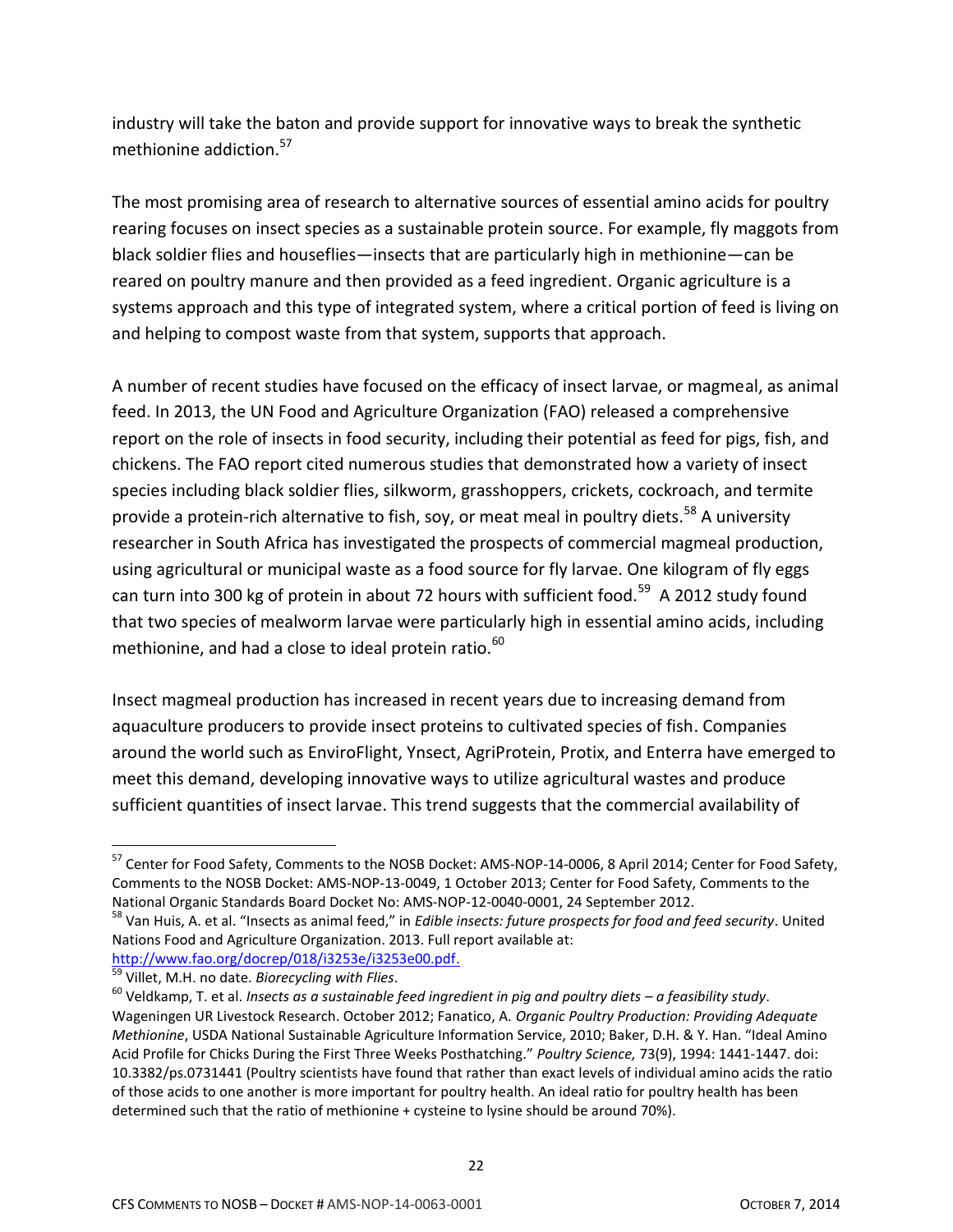insect proteins is increasing, and the poultry feed industry has an opportunity to promote further development of insect proteins to meet its methionine needs. In the United States this is slow to happen. The only way to stimulate market innovation and demand is to set a concrete expiration date for synthetic methionine, as the NOSB committed to at its meeting this past April.

Research has also demonstrated that natural methionine supplements provide a viable alternative to synthetic methionine. In India, broilers reared on 15 grams/kilogram (g/kg) of herbal methionine had greater total body weight and greater weight gain than birds raised on 10 g/kg synthetic methionine and 10 g/kg herbal methionine. Even with this similar weight gain, abdominal fat and liver lipid was decreased among birds fed the 15 g herbal methionine diet. In addition, mortality rates of the bird were similar for all diets.  $61$ 

A 2014 study at the Maharashtra Animal & Fishery Sciences University in India compared three different diets fed to groups of the same broiler breed: a diet with no supplemental amino acids, a diet with supplemental synthetic amino acids, and a diet with supplemental herbal amino acids.<sup>62</sup> The study found that the herbal amino acid diet produced birds with significantly higher live body weight, a more economical feed conversion ratio, and a higher carcass yield than the synthetic-based diet.<sup>63</sup> Another study comparing herbal and synthetic supplemented diets found that, based upon growth performance results, the herbal formulation<sup>64</sup> could "replace DL-methionine very effectively in the diet of commercial broiler birds when used at the rate of 10 g/kg diet."<sup>65</sup>

Another alternative to synthetic methionine with increasingly positive scientific support is algae. The German company Phytolutions, for example, manufactures a microalgae-based animal feed supplement for poultry (as well as cows, pigs, and household pets) called Phytomix that contains high levels of methionine.<sup>66</sup> Research has shown that vitamin-mineral premixes

<sup>&</sup>lt;sup>61</sup> Chattopadhay, K., M.K. Mondal, & B. Roy. "Comparative Efficacy of DL-Methionine and Herbal Methionine on Performance of Broiler Chicken." *International Journal of Poultry Science*, 5(11), 2006: 1034-1039.

 $62$  Thakur, A., et al., "Comparative efficacy of herbal and synthetic amino acids for growth performance and hepatoprotective action in broiler chickens." *International Journal of Biomedical And Advance Research,* 5(1), 2014: 14-18. (The herbal supplement consisted of high protein herbs *Cicer arientinum* (Chickpea), *Phaseolus mungo* (Black gram), *Mucuna pruriens* (Velvet bean), *Trigonella foenum graecum* (Fenugreek), *Nigella sativa* (Black caraway), and *Citrullus colocynthis* (Colocynth/Bitter cucumber)).

 $<sup>63</sup>$  Thakur, et al., 2014.</sup>

<sup>64</sup> Herbal mixture comprised of *Allium sativum* (garlic), *Allium cepa* (onion), *Phaseolus mungo* (Black gram), and *Mucuna pruriens* (Velvet bean).

<sup>65</sup> Kalbande, V.H., et al. "Methionine Supplementation Options in Poultry." *International Journal of Poultry Science,*  8(6). 2009: 588-591, at 590.

 $^{66}$  Phytolutions company website. Available at: [http://www.phytolutions.com/node/141.](http://www.phytolutions.com/node/141) 4.5 mg/kg (dry weight) of methionine.